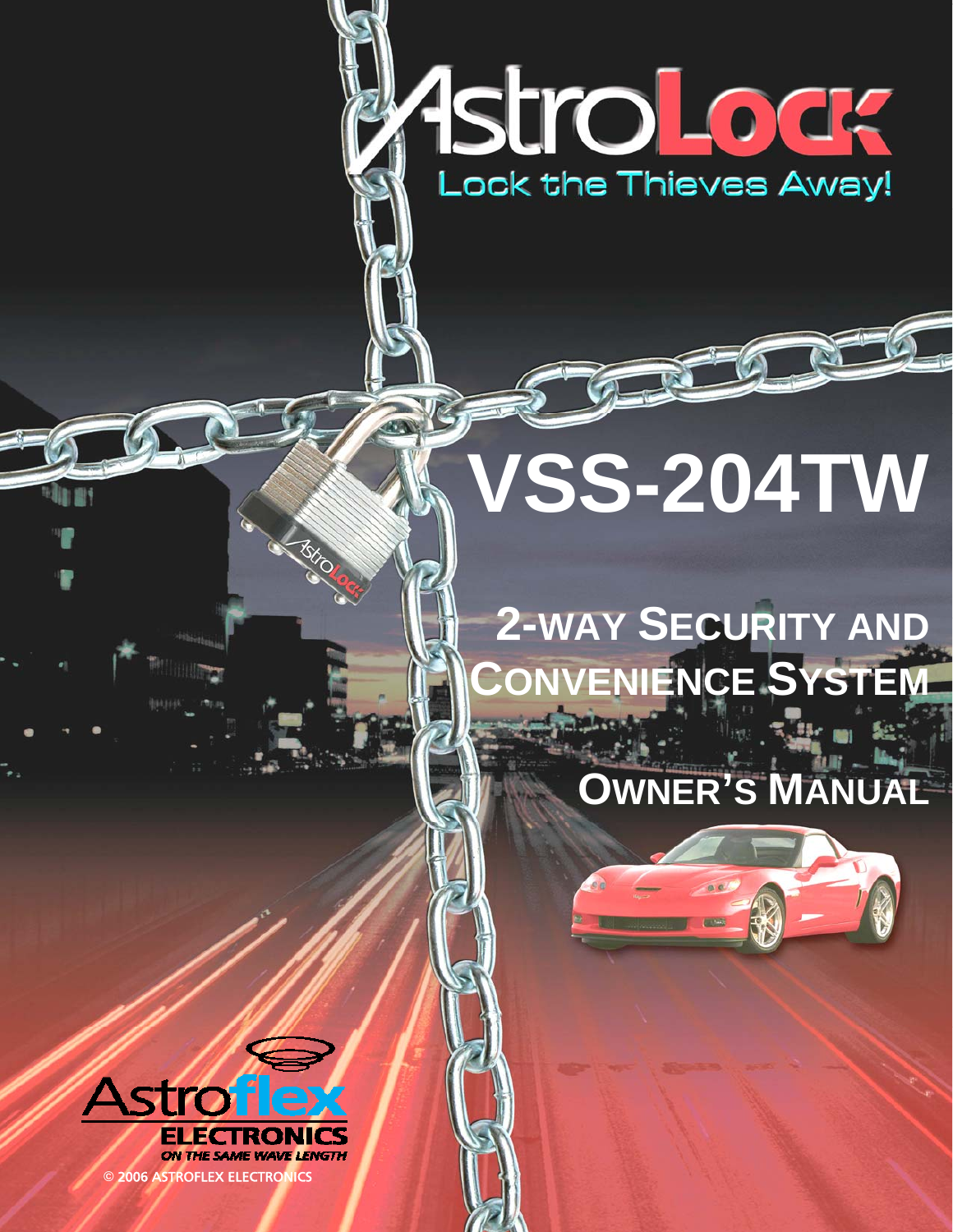# Table of contents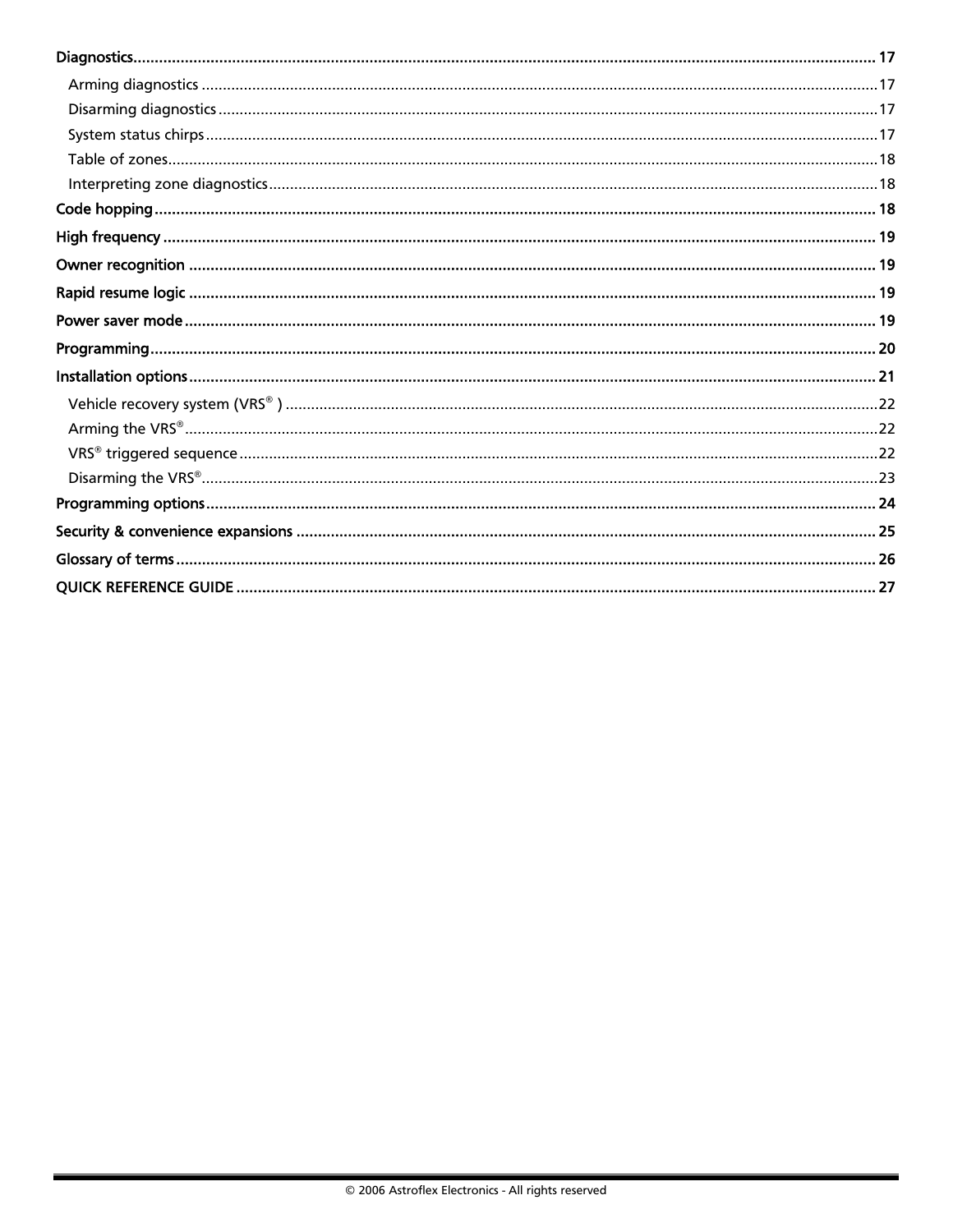# <span id="page-3-0"></span>*What is included*

- $\triangleright$  Control module with integrated shock sensor
- ¾ 1 transceiver/antenna
- ¾ 1 four-button 2-way LCD transmitter
- $\geq 1$  three-button transmitter
- $\triangleright$  Wire harnesses
- ¾ Dual diode harness
- ¾ A six-tone programmable siren
- $\triangleright$  In-vehicle status LED indicator light<br> $\triangleright$  A push-button Valet switch
- $\triangleright$  A push-button Valet switch<br>  $\triangleright$  Failsafe® Starter Kill ready c
- Failsafe<sup>®</sup> Starter Kill ready circuitry (may require additional labour)

#### *2-way LCD remote control*

|   | <b>Auxiliary Channel Button</b> |                                                             |
|---|---------------------------------|-------------------------------------------------------------|
| 2 | Arm Button                      |                                                             |
| 3 | LCD Screen (see LCD Screen)     | $\left[\frac{\alpha}{r} \right]_{rx}^{\alpha}$ a a 41)<br>3 |
| 4 | Disarm Button                   | $6\phantom{a}6$                                             |
| 5 | Panic Button                    | SLMOR <sub>es</sub><br>4<br>.2                              |
| 6 | <b>Battery Compartment</b>      |                                                             |
|   | Program Button                  | Ш¥<br>5                                                     |

#### *LCD screen*

| $\mathbf{1}$ . | Transmit                 | 13. | Garage door opening<br>(Future use)      |
|----------------|--------------------------|-----|------------------------------------------|
| 2.             | Out of range             | 14. | <b>Battery</b>                           |
| 3.             | Receive                  | 15. | Vibration                                |
| 4.             | Disarm                   | 16. | Shock sensor setting                     |
| 5.             | Arm                      | 17. | Ultrasonic sensor                        |
| 6.             | Warn Away®               | 18. | Ignition                                 |
| 7.             | Alarm                    | 19. | Tilt sensor                              |
| 8.             | Shock sensor             | 20. | Remote start (option)                    |
| 9.             | Field disturbance sensor | 21. | Hood                                     |
| 10.            | Trunk                    | 22. | Auxiliaries and<br>alarm triggered zones |
| 11.            | Glass breakage sensor    | 23. | Vehicle identification                   |
| 12.            | Door                     |     |                                          |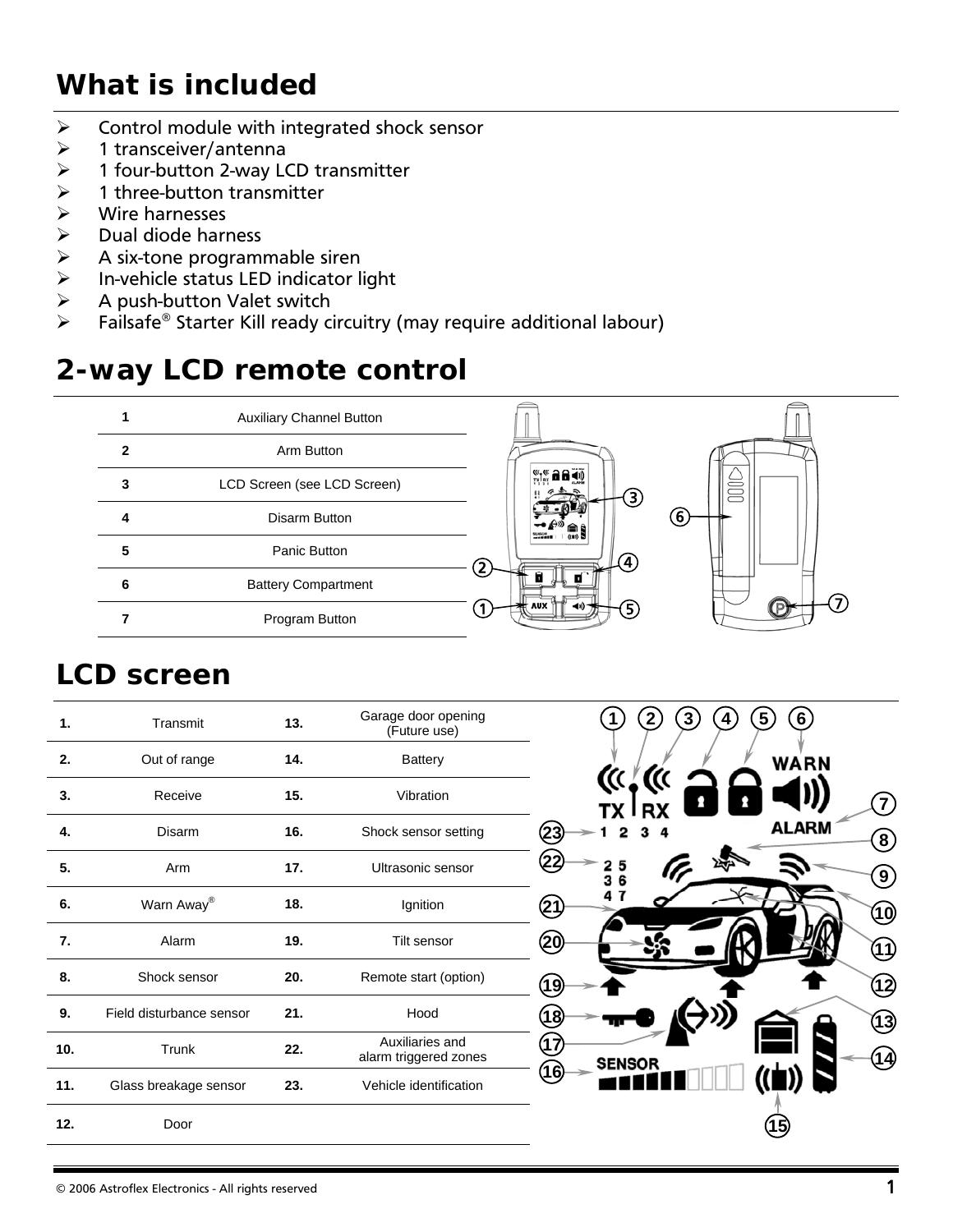# <span id="page-4-0"></span>*Important information*

Congratulations on the purchase of your state-of-the-art vehicle security system. This system has been designed to provide years of trouble-free operation. Due to the complexity of this system, it must be installed by an authorized dealer only. Installation of this product by anyone other than an authorized dealer voids the warranty. This owner's guide should help you to get the most out of your system. Please take the time to read it prior to using the system.

#### SYSTEM MAINTENANCE

This system needs no specific maintenance beyond remote controls battery replacement.

The 4-button remote is powered by a 1.5V AAA battery.

The Battery Level indicator has four level indicators that serve as a visual indication of battery charge. When the battery reaches a low charge level that requires replacement, the remote control will generate a single notification chirp, and the Battery Level indicator will flash continuously.

Battery Replacement

Gently pull the end of the battery door away from the top of the remote control then slide the door up to expose the battery and remove the expired battery. Place the new battery into the remote control observing the correct polarity. When power is returned the remote control will display all icons in the LCD and generate all beeper tones once. Press any button on the remote to terminate the beeper tone review.

The 3-button remote is powered by a small, lightweight 3-volt lithium battery (CR2032) that will last approximately one year under normal use. When the battery begins to weaken, operating range will be reduced and the LED on the remote will dim.

#### Battery replacement

Remove the screw on the back of the remote, gently open the casing to expose the battery and remove the expired battery. Place the new battery into the remote control observing the correct polarity.

#### FCC/ID NOTICE

This device complies with Part 15 of FCC rules.<br>**Directed Electronics, Inc.** Operation is subject to the following two conditions: (1) This device may not cause harmful interference, and (2) This device must accept any interference received, including interference that may cause undesirable operation. Changes or modifications not expressly approved by the party responsible for compliance could void the user's authority to operate this device.



Tested to comply with FCC standards



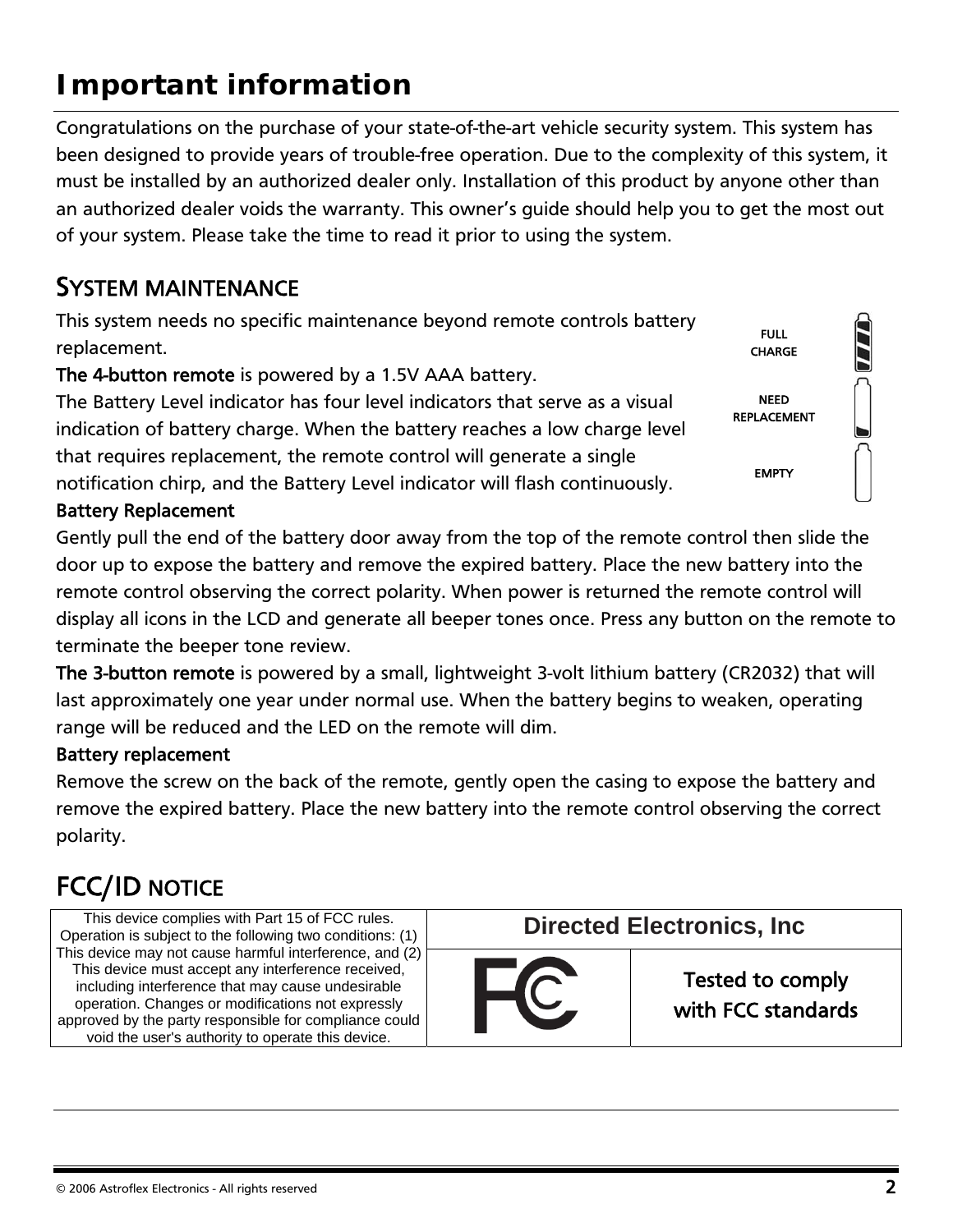# <span id="page-5-0"></span>*Remote control functions*

The remote control buttons are used to send commands to the system. The descriptions below reflect the standard configuration for this system. The buttons can be custom configured for the user's specific needs by the installer.

#### STANDARD CONFIGURATIONS BUTTON

|                                 | The arming function is controlled by pressing this button for one second.                                          |  |
|---------------------------------|--------------------------------------------------------------------------------------------------------------------|--|
|                                 | The panic feature is controlled by pressing this button for more than 5 seconds.                                   |  |
|                                 | The disarming function is controlled by pressing this button for one second.                                       |  |
|                                 | The panic feature is controlled by pressing this button for more than 5 seconds.                                   |  |
|                                 | Silent Mode™ and an optional auxiliary function are controlled by pressing this button.                            |  |
|                                 | (Silent Mode™ works by pressing this button for less than one second before arming or disarming.                   |  |
| aux                             | An optional auxiliary function, such as trunk release, can be controlled by pressing this button for 1.5 seconds.) |  |
|                                 | The auxiliary output controls:                                                                                     |  |
|                                 | The panic feature is controlled by pressing this button for approximately two seconds. (1)                         |  |
|                                 |                                                                                                                    |  |
|                                 | An optional auxiliary convenience or expansion function that you have added                                        |  |
| $8 \parallel$                   | to your system can be activated by pressing these buttons simultaneously.                                          |  |
|                                 | The auxiliary output controls :                                                                                    |  |
|                                 | An optional auxiliary convenience or expansion function that you have added                                        |  |
|                                 | to your system can be activated by pressing these buttons simultaneously. (1)                                      |  |
| The auxiliary output controls : |                                                                                                                    |  |
|                                 | An optional auxiliary convenience or expansion function that you have added                                        |  |
| <b>&amp; AUX</b>                | to your system can be activated by pressing these buttons simultaneously.                                          |  |
|                                 | The auxiliary output controls :                                                                                    |  |
|                                 | An optional auxiliary convenience or expansion function that you have added                                        |  |
|                                 | to your system can be activated by pressing these buttons simultaneously. (1)                                      |  |
|                                 | The auxiliary output controls :                                                                                    |  |
| Р                               | (on rear of LCD remote) Use this button to select the vehicle to control from the remote. Also use this            |  |
|                                 | button to configure response characteristics from the LCD remote (see Programming 2-Way Remote). (1)               |  |
|                                 |                                                                                                                    |  |
|                                 | (1) Not available with the 3-button remote control.                                                                |  |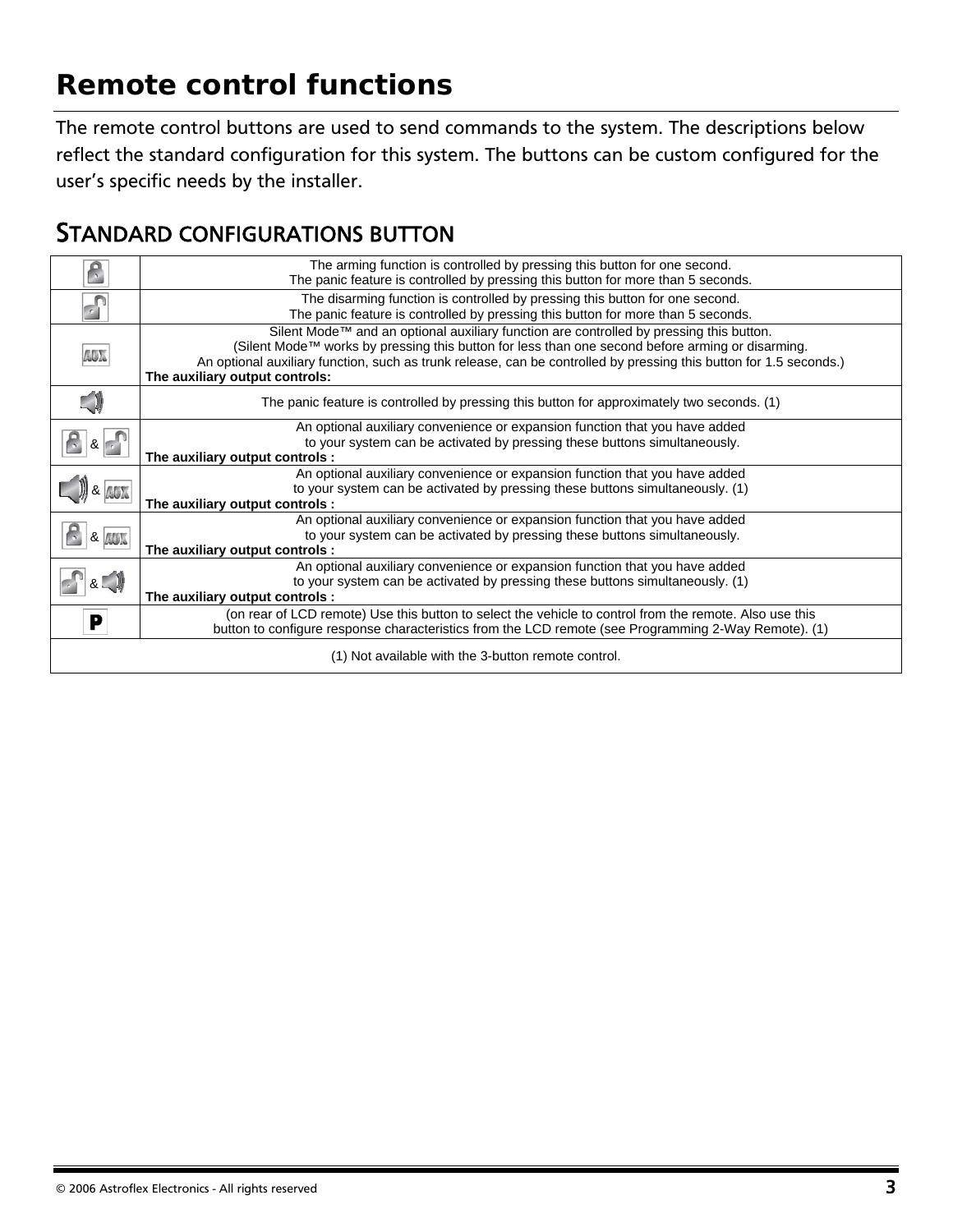# <span id="page-6-0"></span>STANDARD LCD ICON CONFIGURATIONS

| $\frac{(\kappa_{\text{f}})}{T}$ | The transmit icon will be displayed while the remote<br>control is transmitting a command to the vehicle.                                                                                                                                                                                                   | $\int_{\mathsf{R}X}^{(k)}$ |                                                                                                                                                                        |
|---------------------------------|-------------------------------------------------------------------------------------------------------------------------------------------------------------------------------------------------------------------------------------------------------------------------------------------------------------|----------------------------|------------------------------------------------------------------------------------------------------------------------------------------------------------------------|
|                                 | The signal icon will be displayed if a command<br>is transmitted to the vehicle but the command<br>page is not received.                                                                                                                                                                                    |                            | The ultrasonic sensor (detects motion within the<br>vehicle) will display for full alarm by flashing 5-times<br>and displaying continuously until the page is cleared. |
| $\mathbf{r}$                    | The disarm icon will flash when the system is<br>unlocking the doors and display continuously<br>until the system is armed.                                                                                                                                                                                 |                            | The arm icon will flash when the system is<br>locking the doors and display continuously<br>until the system is disarmed.                                              |
| <b>ALARM</b>                    | These icons will display for 5-seconds when a security<br>feature has been tripped to a full alarm condition.                                                                                                                                                                                               | WARN                       | The Warn Away <sup>®</sup> displays when a security<br>feature has been tripped, but not to full alarm.<br>These will display for 5-seconds.                           |
|                                 | The vehicle icon always displays the current<br>vehicle (maximum of 4 vehicles) being controlled<br>by the remote. If a Warn Away <sup>®</sup> or alarm trigger<br>should occur at one of the other vehicles, that<br>vehicle's number will be displayed and the LCD<br>will display that vehicle's status. |                            | The shock sensor icon will display for both Warn<br>Away <sup>®</sup> and full alarm by flashing 5-times and displaying<br>continuously until the page is cleared.     |
| 25<br>36<br>47                  | The auxiliary and sensor icons will display<br>which auxiliary is operating, or which security<br>feature is in Warn Away <sup>®</sup> or alarm state.                                                                                                                                                      |                            | The field disturbance sensor icon will display for both<br>Warn Away® and full alarm by flashing 5-times and<br>displaying continuously until the page is cleared.     |
|                                 | The trunk icon will flash until the beep and/or<br>vibrate stops then it will display continuously<br>until the page is cleared.                                                                                                                                                                            |                            | The hood icon will flash until the beep and/or<br>vibrate stops then it will display continuously<br>until the page is cleared.                                        |
|                                 | The glass breakage sensor icon will display<br>for full alarm by flashing 5-times and displaying<br>continuously until the page is cleared.                                                                                                                                                                 |                            | The door icon will flash until the beep and/or<br>vibrate stops then it will display continuously<br>until the page is cleared.                                        |
| (option)                        | The remote start (option) icon displays<br>when the vehicle is being remote started.                                                                                                                                                                                                                        |                            | The tilt sensor icon will display for full alarm by<br>flashing 5-times and displaying continuously<br>until the page is cleared.                                      |
| ,,,,,                           | The battery icon always displays the current charge<br>capacity remaining in the remote's battery.                                                                                                                                                                                                          |                            | The vibration icon will always display if the remote is<br>programmed for vibrator notification.                                                                       |
|                                 | The garage door icon -for future use.                                                                                                                                                                                                                                                                       |                            | The ignition icon will display if the ignition is turned on<br>when the vehicle's doors are locked (alarm condition).                                                  |
| SENSOR<br><b>MELLEL</b>         | The shock sensor "sensor" icon will display<br>for both Warn Away <sup>®</sup> and full alarm by displaying<br>continuously until the page is cleared.                                                                                                                                                      | -11111                     | The shock sensor bar icon always displays the<br>current sensitivity setting of the shock sensor.                                                                      |

# *Transmitter functions*

This system uses a computer-based learn routine to learn the transmitter buttons. This makes it possible to assign any transmitter button to any system function. The transmitter initially comes programmed with Standard Configuration, but may also be customized by an authorized dealer. The buttons described in this manual correspond to a Standard Configuration transmitter.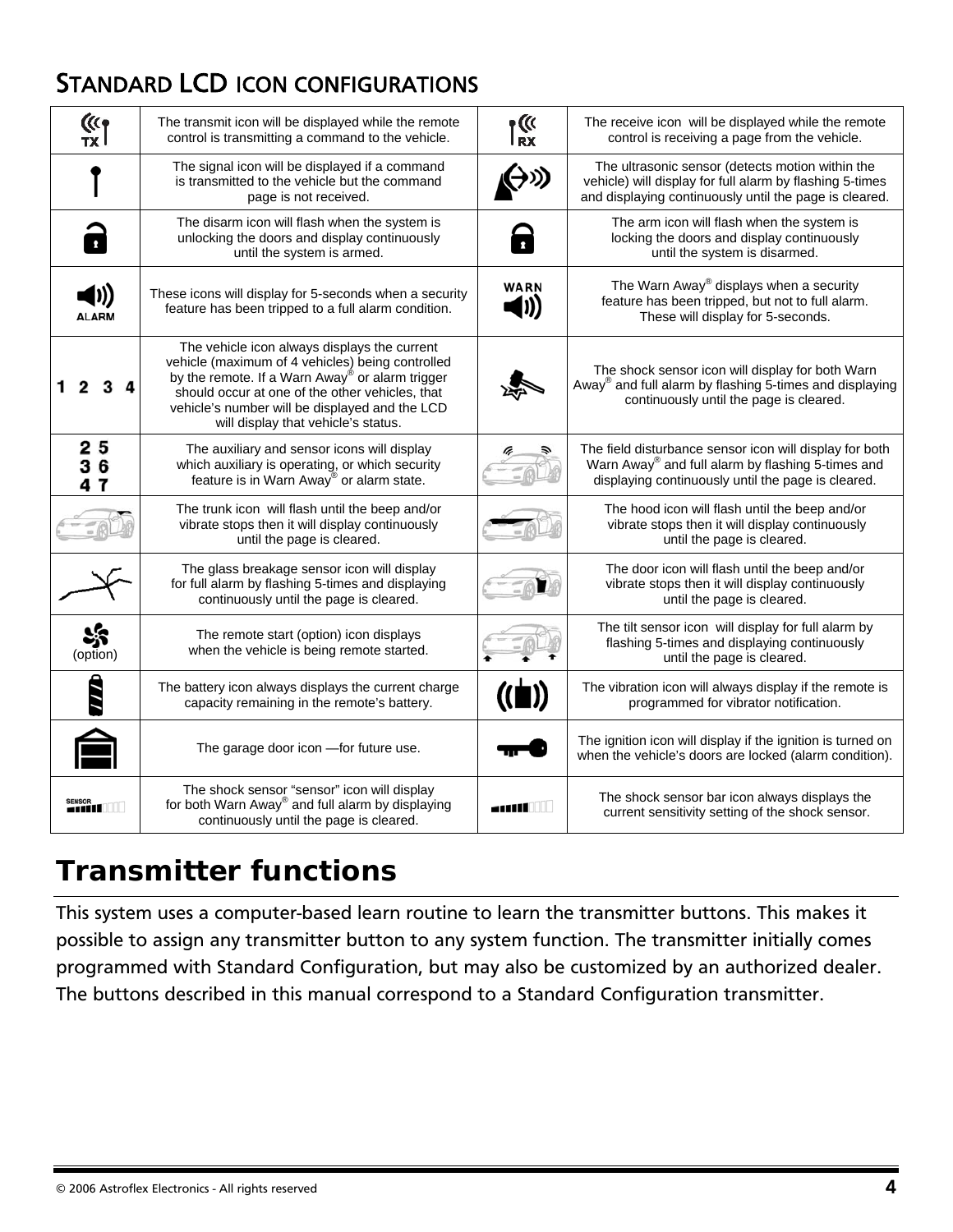# <span id="page-7-0"></span>*Remote operation*

The system operates at 434 MHz. The high frequency combined with Binary Data communication achieves superior range with two way communication.

#### SYSTEM SIGNAL PAGING FEATURES

A page is the signal the control module sends to the remote control as confirmation of receipt of a command or alarm system status. When the remote control receives a page it will generate a page notification to the user (notifications are audible beeps and-or vibration) and the LCD Icons will display the current system status.

#### COMMAND PAGE

When a command (arm/disarm, or auxiliary channel) from the remote control is sent and received, the system will send a command page back to confirm receipt.

### ALARM PAGE

If the alarm system is triggered while armed, an Alarm Page will be sent to the remote control. When the remote receives an Alarm Page, the LCD icons will display the alarm system status information and the remote control will generate beeps and-or vibration. An Alarm Page alert is a series of 5 groups of 4 rapid beeps (shock, trunk, door, ignition, or hood trigger) and the LCD icon that caused the alarm will display. This will repeat every 60 seconds to alert the user that the alarm system was triggered and will continue until the alarm page is cleared.

#### PAGE RECOGNITION (ACKNOWLEDGEMENT)

To clear a page alert/notification, quickly press any button on the remote control. This can be performed at any time during or after the page notification has occurred. The remote control will not send a command to the system at this time; it will only clear future repeats of the page notification. The next time a button is pressed on the remote control it will send a command to the system.

#### OUT OF RANGE NOTIFICATION

If a command is issued from the remote, but the remote is set to the incorrect vehicle or is beyond the range of the vehicle to receive the command, the remote responds with 3 set of 2 quick beeps and the icon  $\int$  will flash 3-times.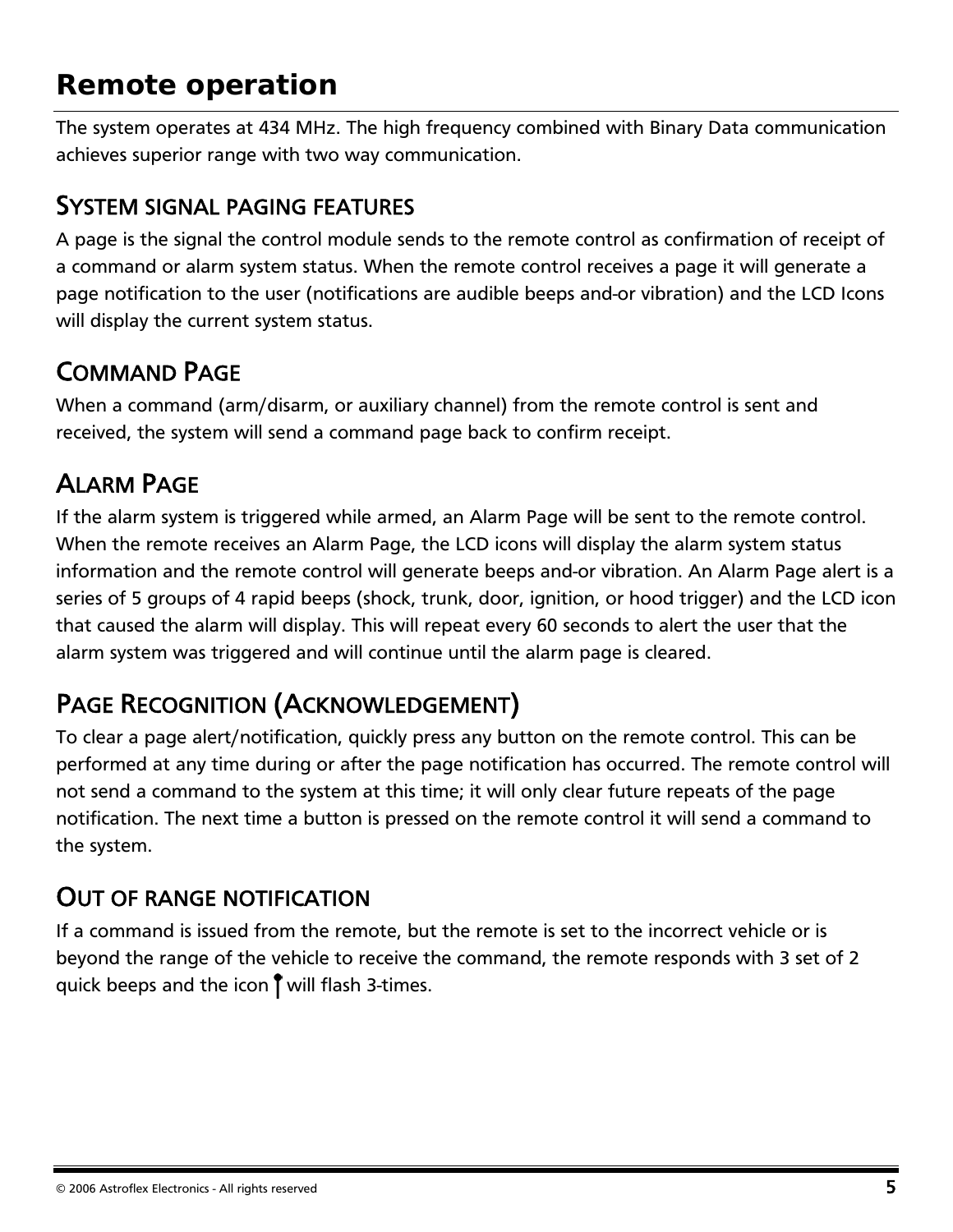#### <span id="page-8-0"></span>TO ENTER PROGRAMMING MODE

Press and hold the  $\boxed{\mathbf{P}}$  button until one long beep is heard. Programming mode to customize the remote's response is now entered.

> NOTE: If no buttons are pressed within 5-seconds, programming mode will exit with 2-beeps.

#### BEEPS/VIBRATION ON/OFF

Press  $\mathbb{R}$  to select beeps/vibration On/Off. Beeps alone, or vibration alone, or beeps and vibration, or no beeps or vibration can be selected. Refer to the table below for these settings.

| <b>Beep/Vibrate settings</b>                            | <b>Programming response</b> | Icon display*               |
|---------------------------------------------------------|-----------------------------|-----------------------------|
| Beeps only (default)                                    | 1-beep                      | Siren icon On               |
| Vibrate only                                            | 1-vibrate                   | Vibrate icon On             |
| Beep & Vibrate                                          | 1-beep and 1-vibrate        | Vibrate and siren icon On   |
| No Beep and No Vibrate                                  | 1 long beep                 | Vibrate and siren icons Off |
| * <b>NOTE</b> : This is icon display during programming |                             |                             |

# ILLUMINATION ON/OFF

Press  $\epsilon$  to select LCD backlight illumination On/Off.

The LCD backlight will illuminate when a remote

button is pressed, or a alarm status page is received.

| <b>LCD Backlight settings</b> | <b>Programming response</b> |  |
|-------------------------------|-----------------------------|--|
| OΝ                            | 1-beep, backlight ON        |  |
| OFF                           | 2-beeps, backlight OFF      |  |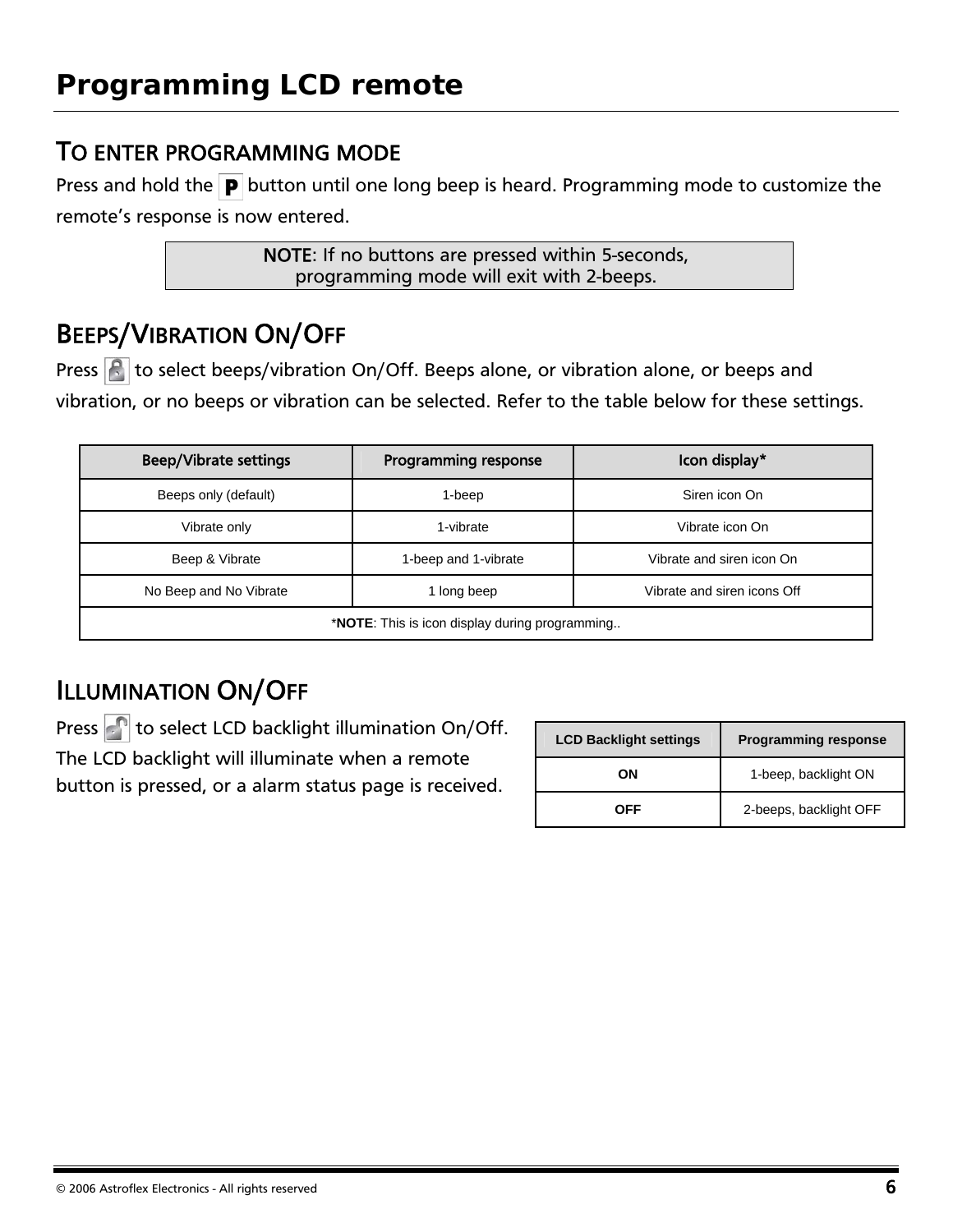#### <span id="page-9-0"></span>PAGE NOTIFICATION

The remote control can be programmed to notify the user of a page (audibly beeping if the vehicle's status changes, e.g. door unlocked, engine started, vehicle violation, etc.). On the LCD remote press  $\Box$  to select page On/Off. One beep is page On, Two beeps is page Off. When programmed off the remote will not give any notification that a page was received from the vehicle.

| Page notification | <b>Programming response</b>       |  |
|-------------------|-----------------------------------|--|
| OΝ                | 1 beep, page notification ON      |  |
| OFF               | 2 beeps, page notification is OFF |  |

NOTE: If programmed Off, no alarms will be notified to the remote. Command information (armed/disarmed) will be notified to the remote.

#### TO EXIT PROGRAMMING MODE

The LCD remote control will exit programming mode after 5- seconds of inactivity and will emit 1 long beep.

# *Using your system*

The buttons described in this manual correspond to the standard configuration. Remember, this is not the only way your transmitter may be set up. It can be custom configured to meet your needs. See your installer for additional details.

#### ACTIVE ARMING

You can arm the system by pressing  $\left|\mathbf{E}\right|$  of your remote for one second. When the system arms, from the vehicle you will hear a short siren sound, or chirp, and see the parking lights flash once. If the power door locks are controlled by the system, the doors will also lock.

While the system is armed, the in-vehicle's status LED will flash approximately once per second, indicating that the system is actively protecting your vehicle. If you hear a second chirp after arming and note that the in-vehicle's status LED is flashing in groups, see the Diagnostics Section of this guide. This extra chirp is called Bypass Notification.

The LCD remote responds to active arming with one beep and the  $\bigcap$  icon will flash 5-times to indicate successful arming of the system.

If the LCD remote beeps twice after arming, the system has detected an active sensor that should be checked. For example, a door open icon will be displayed flashing 5-times on the LCD screen.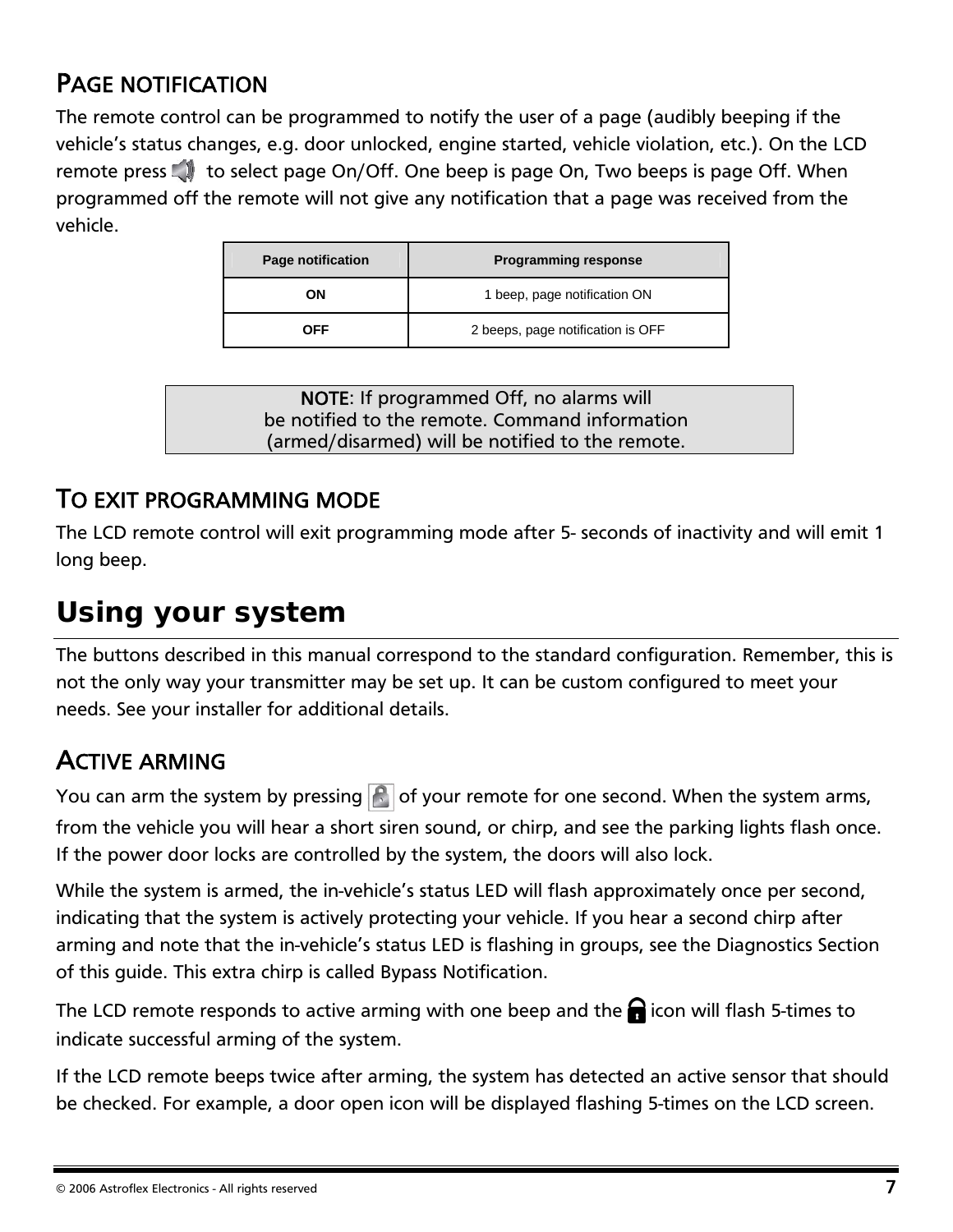#### <span id="page-10-0"></span>PASSIVE ARMING

The system can be programmed to arm itself automatically (called passive arming). If the system is programmed for passive arming, it will automatically arm 30 seconds after the ignition is turned off and the system detects that you have left the vehicle by opening and closing a door. Whenever the system is in its 30-second passive arming countdown, the in-vehicle status LED will flash twice as fast as it does when the system is armed. At the 20-second point of the countdown, the siren will chirp to indicate that the system is about to arm. At the 30-second point, the parking lights will flash to indicate that the system is armed.

The LCD remote responds to passive arming with one beep and the  $\bigcap$  icon will flash 3-times to indicate successful arming of the system.

> NOTE: If any protected entry point (such as a door or a switchprotected trunk or hood) is open, the system will not passively arm (unless forced passive arming is programmed on. See Programming Options section.) Additionally, if a door, hood or trunk is triggered during the arming countdown, the 30-second countdown starts over.

#### When armed your vehicle is protected as follows:

- $\triangleright$  Light impacts trigger the Warn Away<sup>®</sup> signal. When triggered, the siren chirps and the parking lights flash for a few seconds.
- $\blacktriangleright$  Heavy impacts will trigger the system. The triggered sequence can be set for 30 or 60 seconds of constant siren and flashing parking lights.
- $\triangleright$  If a door is opened, the system will immediately start chirping the siren and flashing the parking lights. Three seconds later, the siren output changes to a continuous blast. This progressive response gives you time to disarm the system with your LCD remote if you inadvertently open the door while the system is armed, while still providing instant response (even if the door is immediately closed).
- $\triangleright$  Turning on the ignition key will trip the same progressive response as opening a door.
- $\triangleright$  The optional starter kill prevents the vehicle's starter from cranking.
- $\triangleright$  Any full trigger of the alarm system will immediately send an alarm page to your remote informing you that your vehicle should be checked.

#### MULTI-LEVEL SECURITY ARMING

Multi-Level Security Arming allows you to select which of the security system's inputs or sensors will be active and which will be bypassed at the time that the system is armed. (See the Table of Zones section of this guide.) Pressing  $\|\cdot\|$  again within five seconds of arming the security system will activate the Multi- Level Security Arming feature. Each time  $\|\cdot\|$  is pressed again, a different security level is selected. The different security levels can be selected as follows:

 $\triangleright$  Press  $\lvert \cdot \rvert$  once: The siren chirps once. The system is armed.

 $\triangleright$  Press  $\blacksquare$  a second time within five seconds: The parking lights flash twice. Zone 2 is now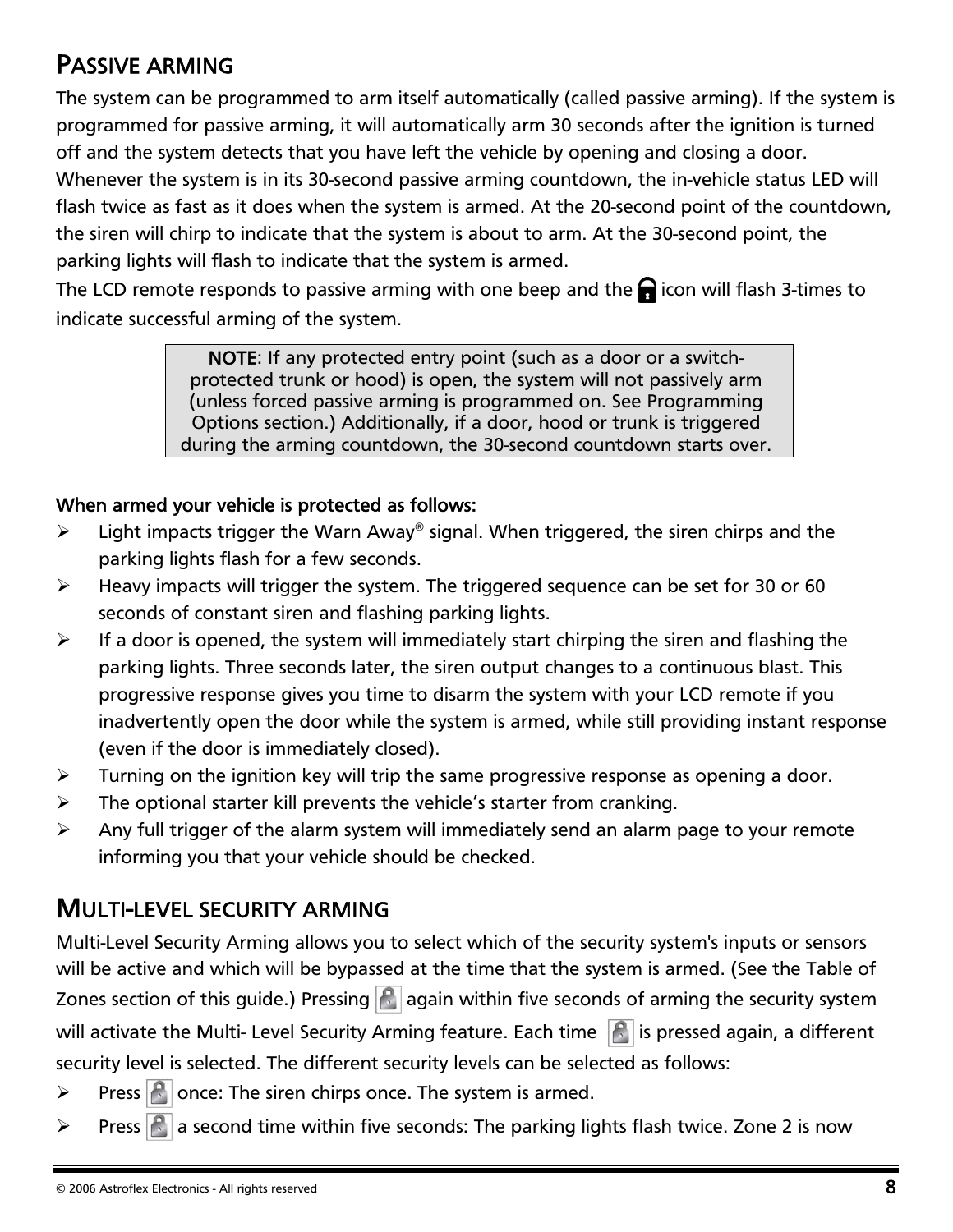bypassed.

- <span id="page-11-0"></span> $\triangleright$  Press  $\lvert \cdot \rvert$  a third time within five seconds: The parking lights flash three times. Zone 4 is now bypassed.
- $\triangleright$  Press  $\lfloor \frac{1}{2} \rfloor$  a fourth time within five seconds: The parking lights flash four times. Zone 7 is now bypassed.
- $\triangleright$  Press  $\lvert \cdot \rvert$  a fifth time within five seconds: The parking lights flash five times. Zones 2 and 4 are now bypassed.
- $\triangleright$  Press  $\lfloor \frac{n}{2} \rfloor$  a sixth time within five seconds: The parking lights flash six times. Zones 2 and 7 are now bypassed.
- $\triangleright$  Press  $\lvert \cdot \rvert$  seven times within five seconds: The parking lights flash seven times. Zones 4 and 7 are now bypassed.
- $\triangleright$  Press **E** eight times within five seconds: The parking lights flash eight times. All zones except zone 5 are now bypassed.

NOTE: Multi-Level Security Arming only applies to a single arming cycle. Once the system is disarmed and then re-armed, all the zones will be active again.

 $\triangleright$  After each press of the  $\lvert \cdot \rvert$  to reach the next level of security, the remote will emit normal arm notification (1 beep and 5 flashes of the  $\vert \cdot \vert$  icon). For easiest operation in reaching each level of security, press  $\left|\mathbf{s}\right|$  immediately after each notification.

#### GROUPED MULTI-LEVEL ARMING

After arming, immediately press the  $|\cdot|$  button once. The parking lights will flash 3 times and all the sensors warn-away zones will be bypassed.

After arming, immediately press the  $|\cdot|$  button twice. The parking lights will flash 4 times and all the sensors warn-away and full alarm zones will be bypassed. All remaining zones are still active.

#### **DISARMING**

To disarm the system, press . You will hear two chirps, and the parking lights will flash twice. If the power locks are connected to the system, the doors will unlock. If the siren chirps either four or five times when disarming, refer to the Diagnostics section of this guide. This is called Tamper Alert.

The remote will indicate disarm notification with 2 beeps and 5 flashes of the icon. If disarming after the system has been triggered, the remote control will send a diagnostic notification as a reminder. These diagnostic notifications are:

1. If a sensor triggered the system, the remote will emit 4 quick beeps and the LCD screen will indicate which sensor (5- flashes) tripped the alarm.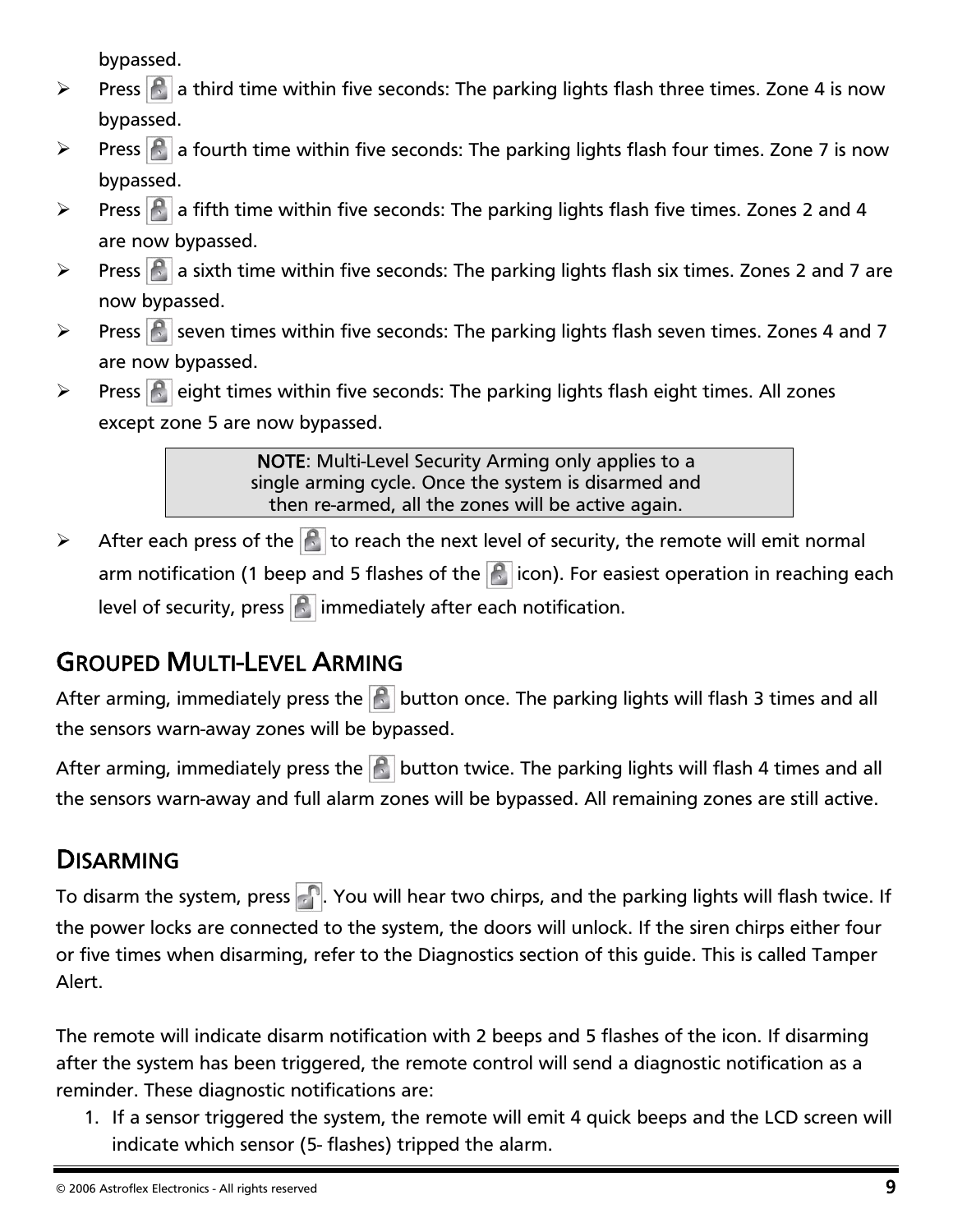- <span id="page-12-0"></span>2. If a switch (Zone 1, 3, 5, or 6) triggered the system, the remote will emit 4 quick beeps and the LCD screen will indicate which switch (5-flashes) tripped the alarm.
- 3. If the system was triggered so many times that NPC is active the remote will emit the above notifications with 5 beeps instead of 4.

#### DISARMING WITHOUT A TRANSMITTER

This feature allows you to disarm the security system without the remote transmitter should it be lost or damaged. In order to disarm the system without a remote transmitter, you must have the vehicle's ignition key and know where the Valet button is located. Be sure to check with the installer for the location and the number of presses of the Valet button required to disarm the system.



To disarm the security system, turn the ignition to the ON position. Press the Valet button the preset number of times (one to five times) within 15 seconds. After five seconds the system will disarm. If the system does not disarm, you may have waited too long; turn the ignition off and on and try again.

#### Location of Valet Button

Number of Pulses

IMPORTANT! The unit can be programmed to respond to one to five pulses of the Valet button for the disarm function. Be sure to check with the installer for the desired programming.

The LCD remote will indicate disarm notification with 4 quick beeps and 5 flashes of the  $\blacksquare$  and triggered zone icons.

#### DOME LIGHT CONTROL

#### Security only

The dome light activates for 30-seconds after the system is disarmed.

#### Ignition controlled

The dome light activates for 30-seconds after the ignition is turned Off.

#### Door controlled

The dome light activates for 30-seconds after the system sees a door has closed. (If door was held open for longer than 3 minutes the dome light will not illuminate.)

#### Full

The dome light activates for 30-seconds after seeing door closure, ignition, or security disarm.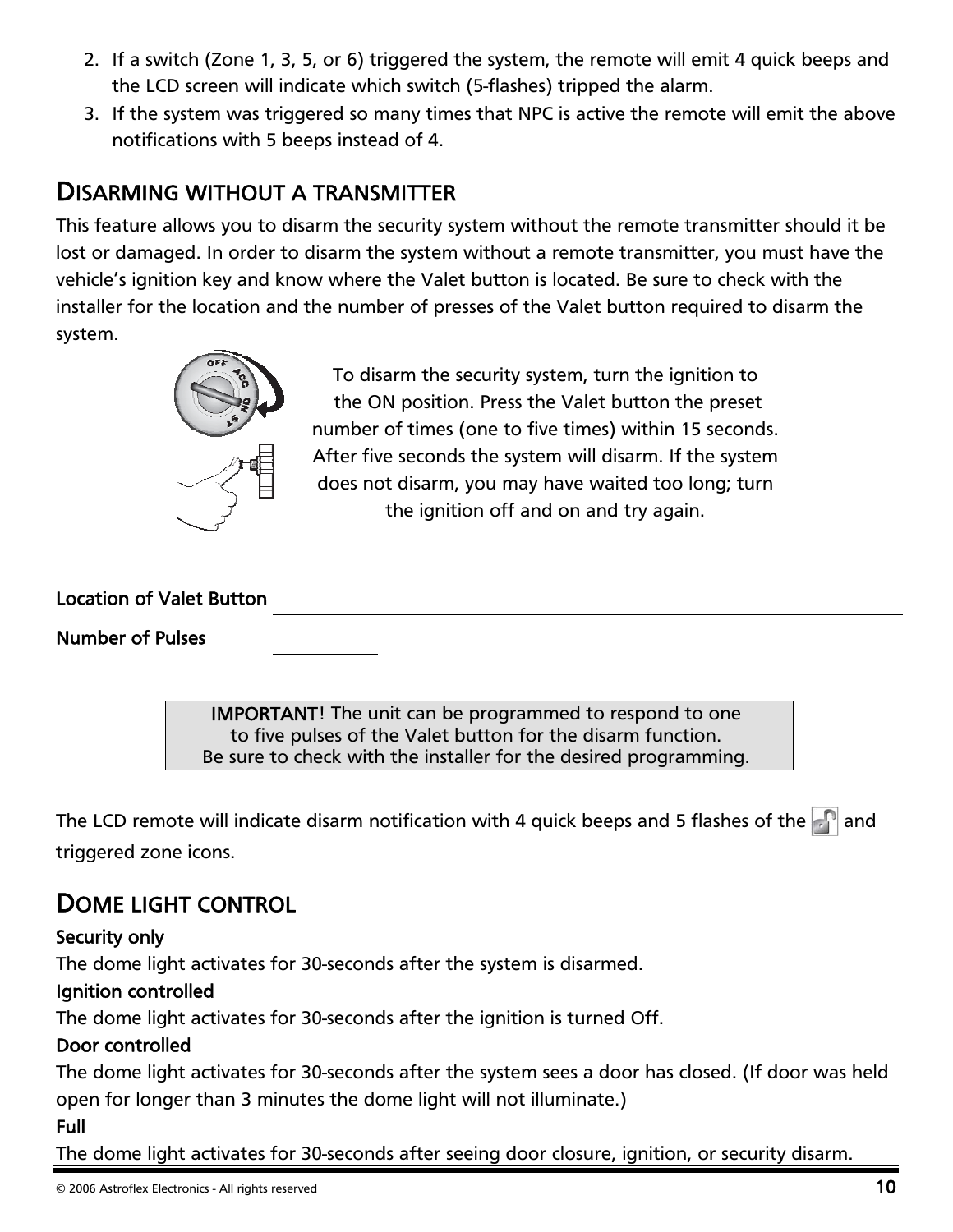```
(This is the factory setting.)
```
#### SILENT MODE

To temporarily turn off the arm or disarm chirps, use Silent Mode™. Simply press *MAX* for less than one second before arming or disarming, and the confirmation chirp(s) will be eliminated for that one operation only. If you want the arm/disarm chirps turned off permanently, your dealer can do this for you.

> **NOTE:** The Warn Away<sup>®</sup> response to lighter impacts is bypassed if the system is armed using Silent Mode. This ensures that no chirps will be emitted by the siren in an area you want chirp-free. The system is still fully capable of triggering. Only the Warn Away® response is bypassed.

The LCD remote responds with the normal arm/disarm notifications in silent mode. (If the remote has beeps programmed On, the remote will beep.)

#### PANIC MODE

#### LCD remote

If you are threatened in or near your vehicle, you can attract attention by triggering the system with your LCD remote. Just press  $\Box$  for 2 seconds or press  $\Box$  or  $\Box$  buttons for five seconds, and you will enter Panic Mode. The siren will sound and the parking lights will flash for the programmed siren duration. To stop Panic Mode at any time, repeat the command but hold on the button for only one second.

The LCD remote responds with one beep and display of the  $\Box$  icon upon entering Panic Mode.

#### 3-buttons remote

If you are threatened in or near your vehicle, you can attract attention by triggering the system with your 3 buttons remote. Just press  $\left| \cdot \right|$  or  $\left| \cdot \right|$  buttons for five seconds, and you will enter Panic Mode. The siren will sound and the parking lights will flash for the programmed siren duration. To stop Panic Mode at any time, repeat the command but hold on the button for only one second.

The panic mode can also be used to locate the vehicle.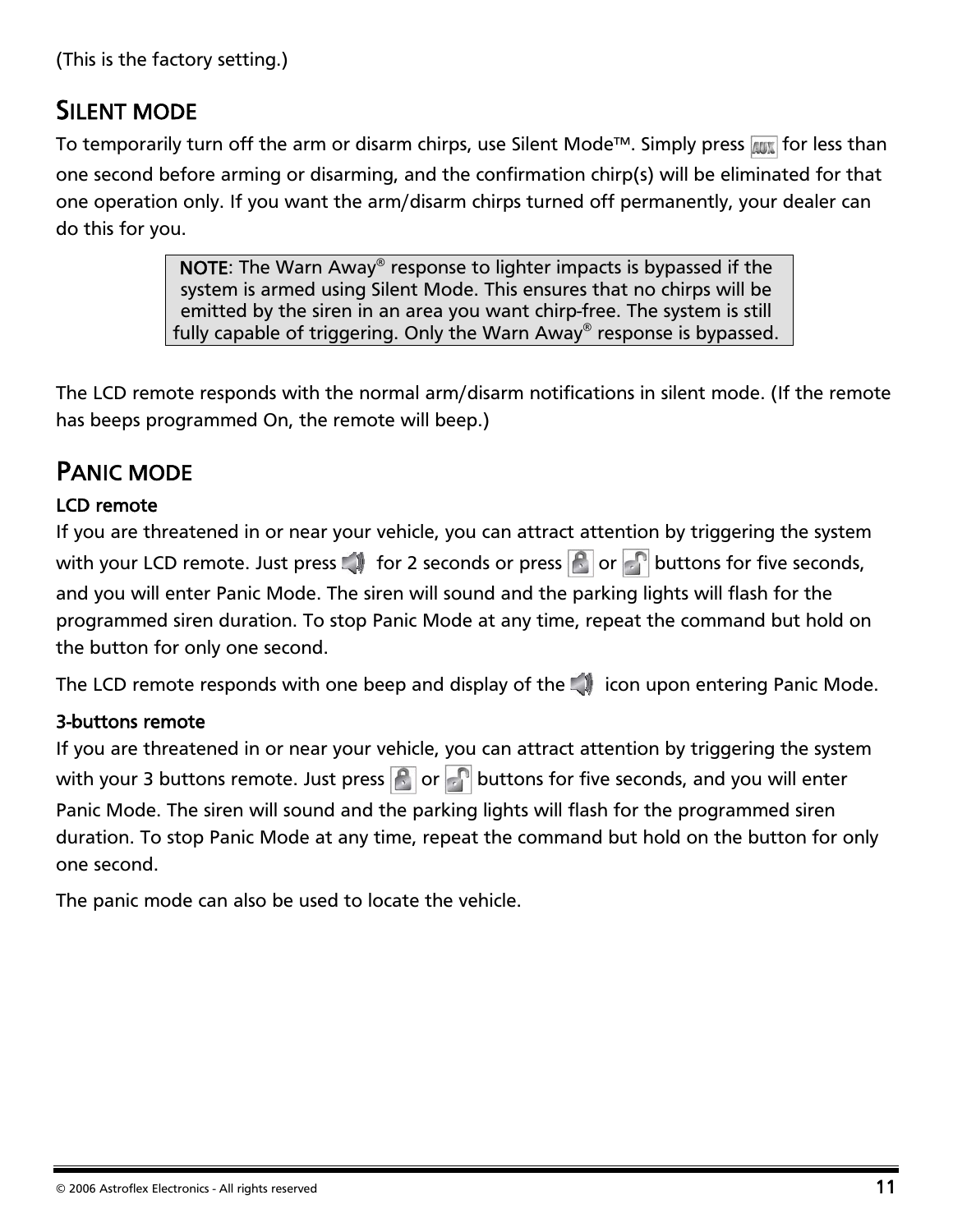# <span id="page-14-0"></span>VALET MODE

You can prevent your security system from automatically arming and triggering by using Valet Mode. This is very useful when washing the vehicle or having it serviced. In Valet Mode, the security system will not arm, even with the remote transmitter, but all convenience functions (door locks, trunk release, etc.) will continue to work normally.

#### To enter or exit Valet Mode:



- 1. Turn the ignition on.
- 1. Turn the ignition off.
- 1. Press and release the Valet button within 10 seconds. The status LED will light solidly if you are entering Valet Mode, and it will go out if you are exiting Valet Mode.

The remote will respond with 5-flashes of the  $\bigcap$  icon and 2 beeps on entering or exiting Valet® Mode.

#### To enter or exit Valet Mode using the transmitter:

- 1. Open any vehicle door. Quickly press the following buttons in the sequence indicated.
- 2. Press  $\left|\mathbb{R}\right|$ .
- 3. Press **AUX**
- 4. Press  $\mathbb{R}$  again.

#### ONE-TIME BYPASS

This feature stops the alarm from arming or activating any outputs that are programmed to activate when the alarm is armed.

One-time bypass will defeat the following actions:

Passive arming: If programmed ON the alarm will not arm itself.

If the remote is used to arm the alarm after exiting the vehicle:

Window roll up: If programmed ON this output will not activate.

Linked Auxiliary Outputs: If programmed to activate on arm, they will not activate.

To activate one-time bypass:

1. After parking turn the ignition off.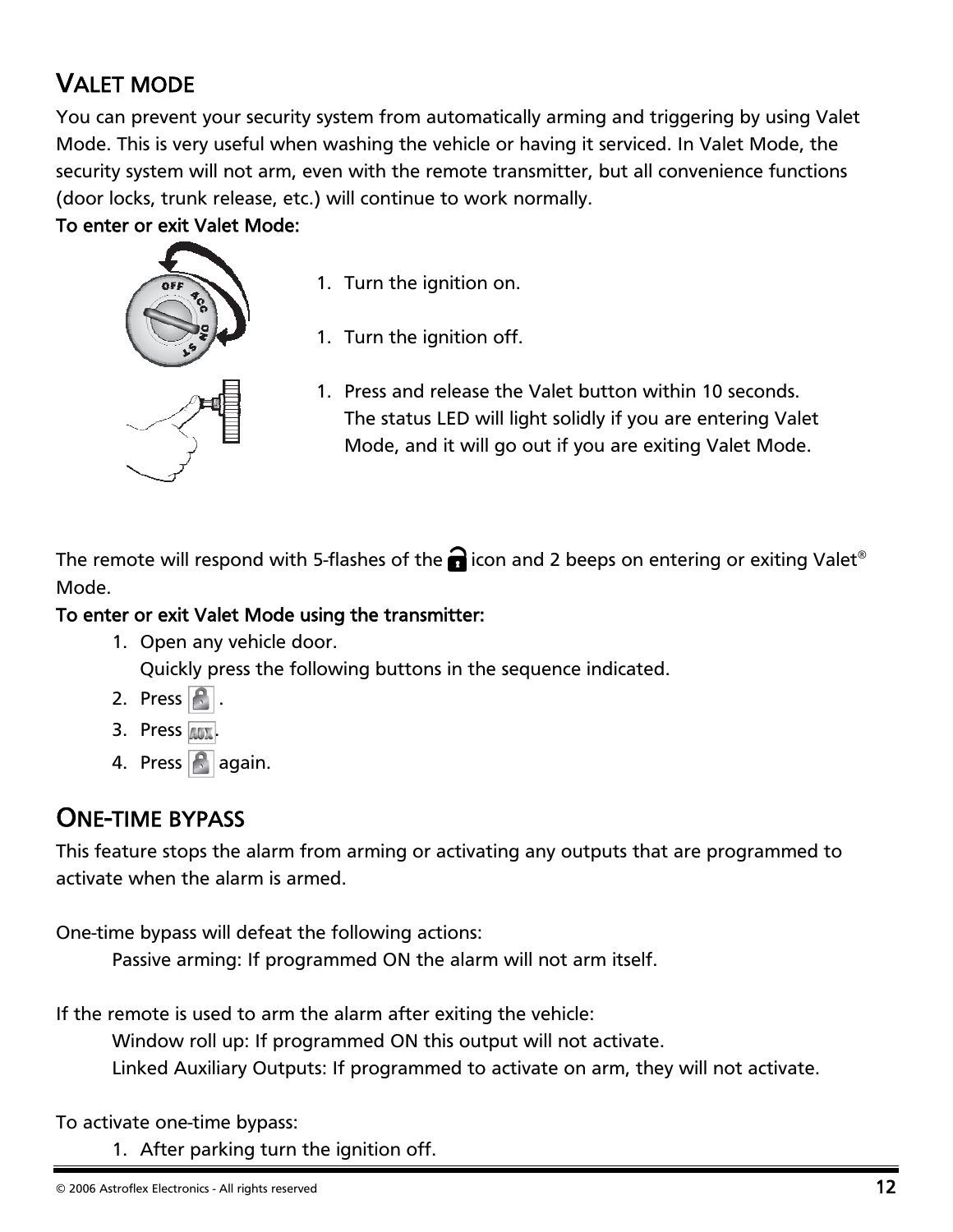- <span id="page-15-0"></span>2. Turn the ignition On for more than 1-second and less than 3-seconds.
- 3. The siren will chirp once to indicate one-time bypass has been activated.

To cancel one-time bypass perform one of the following:

Arm then disarm the alarm.

Turn the ignition On for more than 3-seconds.

### NUISANCE PREVENTION® CIRCUITRY

Your system has Nuisance Prevention® Circuitry (NPC®). It prevents annoying repetitive trigger sequences due to faulty door pin switches or environmental conditions such as thunder, jackhammers, airport noise, etc.

#### Example

If the alarm triggers three times within a 60-minute period and each time the same sensor or switch triggers the alarm, NPC<sup>®</sup> will interpret those triggers as false alarms. After the third trigger, NPC<sup>®</sup> ignores, or bypasses, that sensor or switch (along with any other sensors or switches sharing the same zone) for 60 minutes.

If the bypassed sensor tries to trigger the system while it is being bypassed, the 60-minute bypass period will start over. This ensures that a sensor that continually triggers will remain bypassed.

Doors and the ignition switch are covered by NPC® differently; if the alarm is triggered by an open door or ignition ON for three full cycles, the zone will be bypassed until the trigger ceases.

> NOTE: Arming and disarming the system does not reset this function. The only ways to reset a bypassed zone are for it to not trigger for 60 minutes, or to turn on the ignition. If testing your system, it is important to remember that the NPC<sup>®</sup> programming can cause zones to be bypassed and appear to stop working. If five chirps are heard when disarming, NPC® has been engaged. If you wish to clear the NPC<sup>®</sup> memory, turn the ignition key on.

NPC® is On/Off programmable. See your dealer and the Programming section of this guide for more information.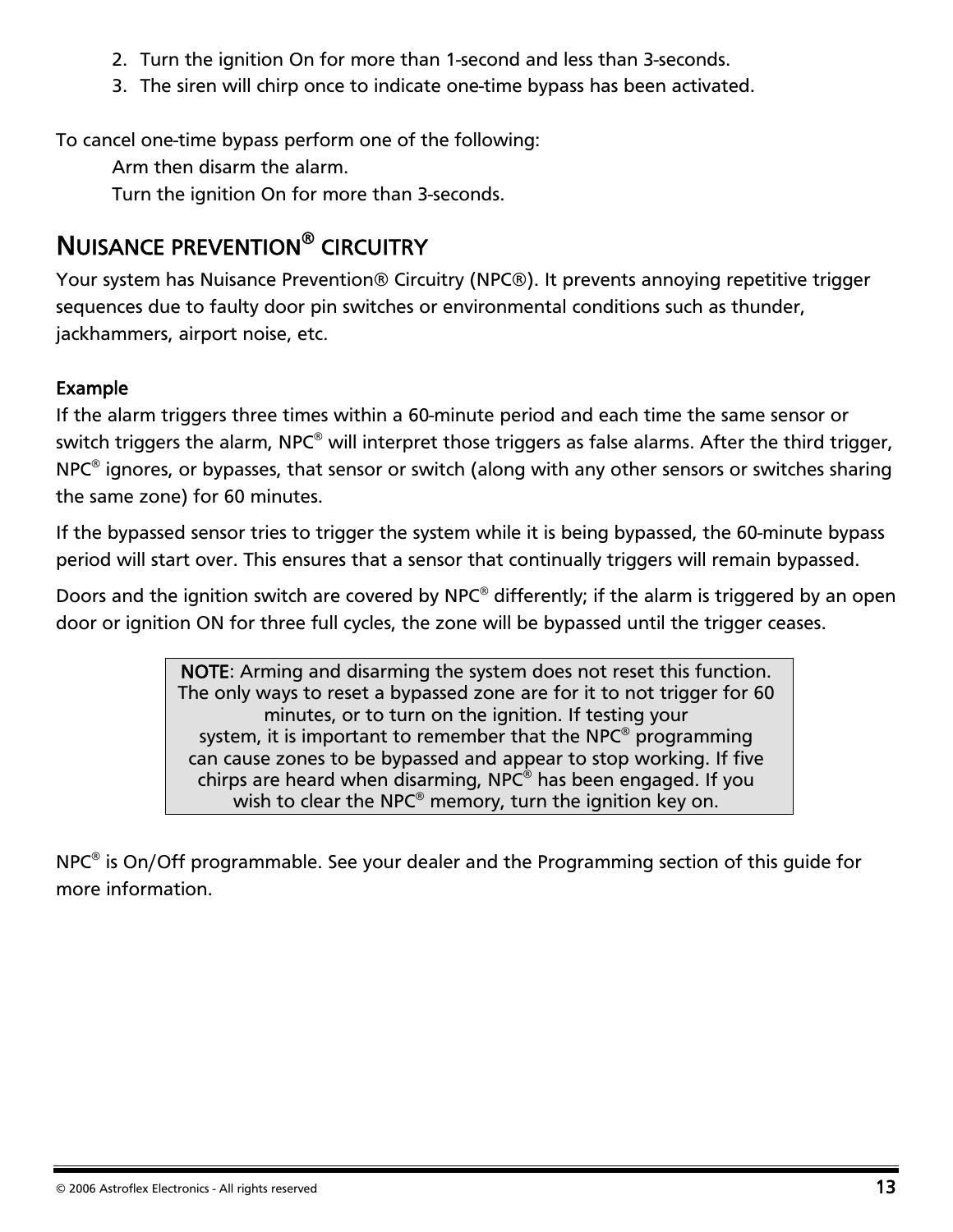# <span id="page-16-0"></span>*Auxiliary outputs (options)*

This system also supplies outputs that can control convenience options such as remote control trunk release and window automation. Consult your dealer for available options for your system.

Channel 2 Trunk release: When connected, pressing **Folloc** for 1.5 seconds will remotely release the vehicle trunk lid.

Channel 3 auxiliary output: When connected, pressing  $\|\cdot\|$  and  $\|\cdot\|$  will immediately activate this output to control an additional convenience option.

Channel 4 auxiliary output: When connected, pressing  $\|\cdot\|$  and  $\sin$  will immediately activate this output to control an additional convenience option.

Channel 5 auxiliary output: When connected, pressing  $\|\cdot\|$  and  $\sin$  will immediately activate this output to control an additional convenience option.

Channel 6 auxiliary output: When connected, pressing  $\lceil \cdot \rceil$  and  $\lceil \cdot \rceil$  will immediately activate this output to control an additional convenience option.

The remote will respond with a page notification consisting of one long beep and for 4-seconds displays the channel number on the LCD screen. This occurs at the remote after the system has received the command to activate any of the Auxiliary outputs.

# *Shock sensor adjustment*

#### TO ENTER SHOCK SENSOR ADJUSTMENT MODE:

NOTE: The system must be disarmed, doors and other protected entries (zones 1 and 6) must be closed, and ignition (zone 5) must be off.

- 1. Press and hold  $\cos$  and  $\cos$  buttons for 6-seconds.
- 2. The siren will emit one long chirp and LCD remote will emit 1 long beep when the buttons on the remote are released (or 1 vibrate, or 1 long beep with vibrate) to indicate entry into shock adjustment mode.
- 3. The word "SENSOR" on the LCD transmitter, above the adjustment indicator bar **ERNOTE THE UP TO WARE THE UP TO A VIOLET IT THE SENSOR WARE THE SENSOR DAT** indicator will display the current sensor sensitivity setting. Increased sensitivity is indicated as the bar fills to the right.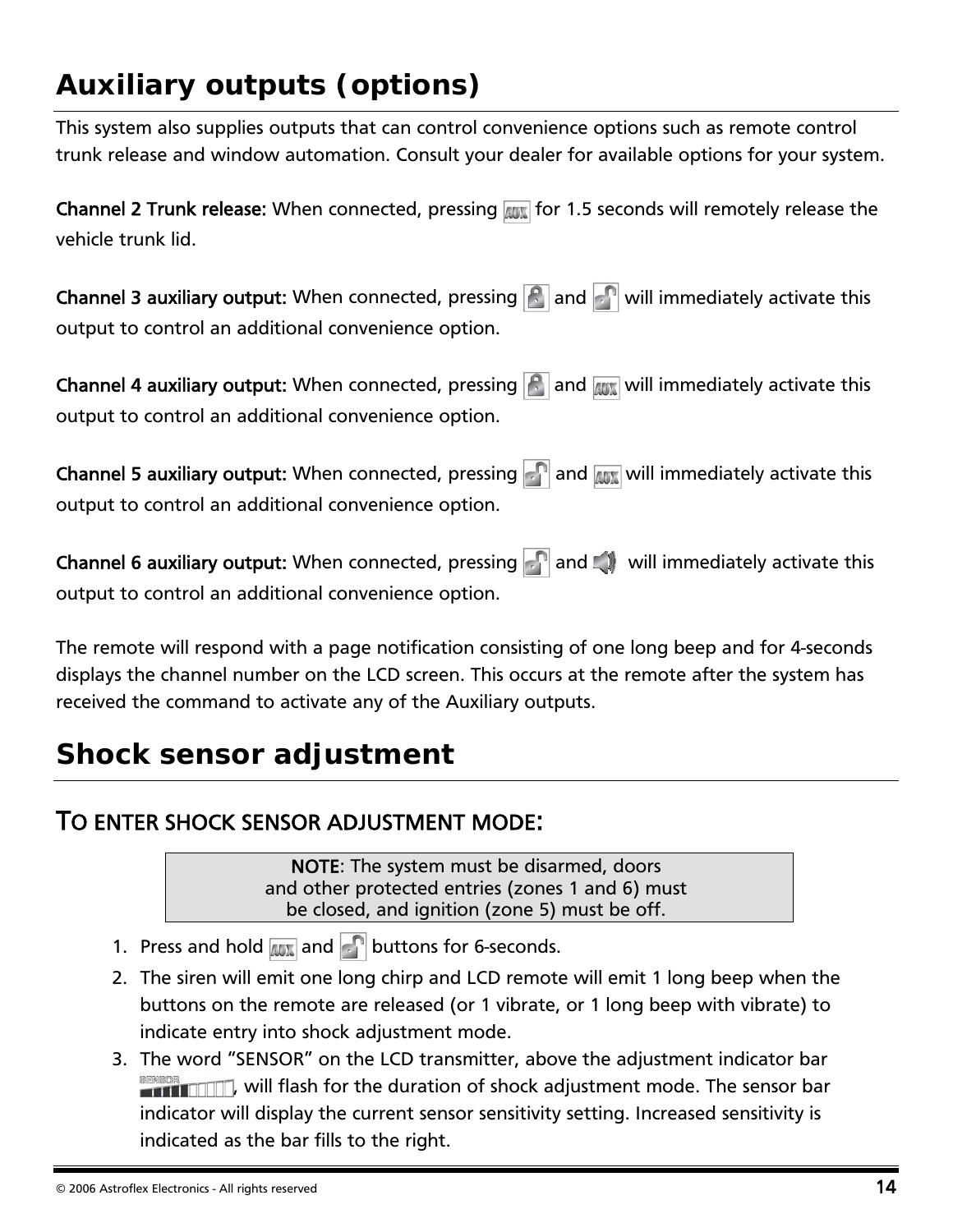<span id="page-17-0"></span>4. The in vehicle LED will illuminate continuously for the duration of shock adjustment mode.

> NOTE: When the shock sensor adjustment mode is entered, all other timers and operations are bypassed until shock sensor adjustment mode is exited.

#### ADJUSTING THE SHOCK SENSOR SETTING

NOTE: When adjusting the shock sensor, ensure that the vehicle's doors are closed.

1. Increase Sensitivity—Press and release the  $\|\cdot\|$  button to increase shock sensor sensitivity by one step. The LCD transmitter beeps 2-times for each step increased in adjustment (and/or 1 vibrate if programmed). When the shock sensor adjustment reaches maximum sensitivity when the indicator bar is filled completely to the right **constant in the sensor of the sensor** There are 21 levels of shock sensor adjustment, during sensor adjustment these levels are displayed on the indicator bar as listed below.

> NOTE: When the arm and disarm are programmed to a single button, then the AUX button is used to increase the sensitivity setting of the sensor.

| Sensor<br><b>Adjustment</b><br>Level | <b>Bar Number and</b><br>Indication |  |
|--------------------------------------|-------------------------------------|--|
| 0                                    | no bars displayed                   |  |
| 1                                    | bar 1 flashes                       |  |
| $\overline{\mathbf{c}}$              | bar 1 solid                         |  |
| 3                                    | bar 1 solid, bar 2 flashes          |  |
| 4                                    | bar 1-2 solid                       |  |
| 5                                    | bar 1-2 solid, bar 3 flashes        |  |
| 6                                    | bar 1-3 solid                       |  |
| 7                                    | bar 1-3 solid, bar 4 flashes        |  |
| 8                                    | bar 1-4 solid                       |  |
| 9                                    | bar 1-4 solid, bar 5 flashes        |  |
| 10                                   | bar 1-5 solid                       |  |
| 11                                   | bar 1-5 solid, bar 6 flashes        |  |
| 12                                   | bar 1-6 solid                       |  |
| 13                                   | bar 1-6 solid, bar 7 flashes        |  |
| 14                                   | bar 1-7 solid                       |  |
| 15                                   | bar 1-7 solid, bar 8 flashes        |  |
| 16                                   | bar 1-8 solid                       |  |
| 17                                   | bar 1-8 solid, bar 9 flashes        |  |
| 18                                   | bar 1-9 solid                       |  |
| 19                                   | bar 1-9 solid, bar 10 flashes       |  |
| 20                                   | bar 1-10 solid                      |  |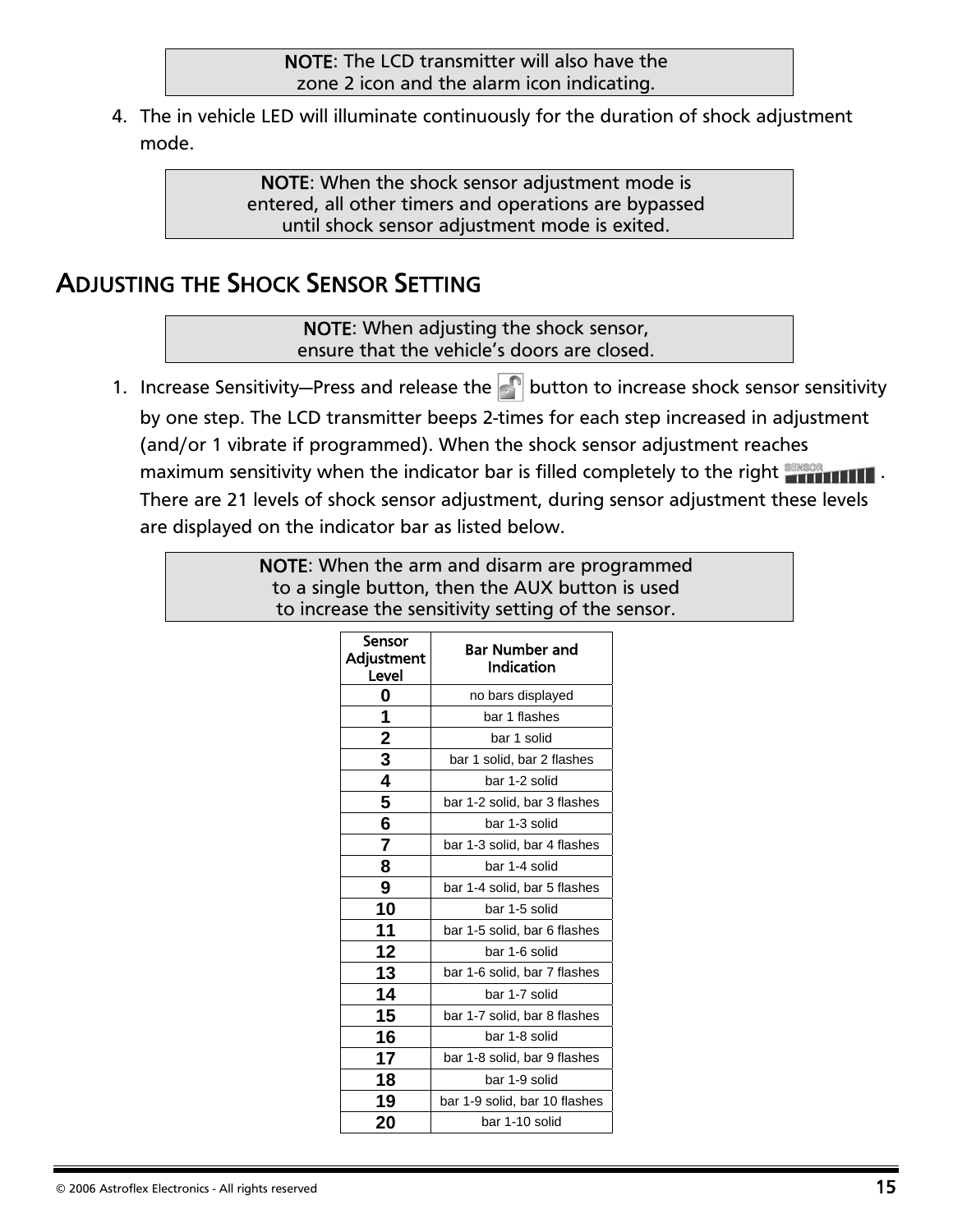<span id="page-18-0"></span>NOTE: When the shock sensor adjustment mode is exited, the bar indicator will indicate continuously. For example if level 15 was being set (bars 1 through 7 indicating continuously, and bar 8 flashing), upon exiting adjustment mode bars 1 through 8 will indicate continuously.



- 2. Decrease Sensitivity-Press and release the  $\vert \cdot \vert$  button to decrease shock sensor sensitivity by one step. The siren will beep 1-time for each step decreased in adjustment (1 vibrate if programmed). The shock sensor adjustment reaches minimum sensitivity (sensor Off ) when the indicator bar is empty  $\frac{1}{2}$
- 3. Testing Sensor—Use the heel of the palm of your hand to strike the door pillar of the car after any increase or decrease in adjustment. The siren will chirp once if the impact was great enough to generate a full trigger. Pre-warn level is set automatically. When desired setting is reached, sensor adjustment mode can be exited.

### EXIT SHOCK SENSOR ADJUSTMENT MODE:

The adjustment mode will be exited if:

- $\triangleright$  No input from transmitter for 15-seconds.
- $\triangleright$  No input from sensitivity testing for 15-seconds.
- $\triangleright$  The ignition is turned On.
- $\triangleright$  The Valet button is pressed.

The siren and LCD remote will emit 1 long beep and the LED will extinguish when shock adjustment mode is exited.

# RESET SHOCK SENSOR TO DEFAULT SETTING:

The shock sensor can be restored to a default setting of 10 to facilitate re-adjustment at any time while in adjustment mode.

- 1. Simultaneously press the  $\cos$  and  $\frac{1}{2}$  buttons.
- 2. The LCD remote will emit 3 quick beeps to indicate the sensor has been reset to level 10 (mid-range).
- 3. The system returns to shock sensor adjustment mode for further adjustment, if required.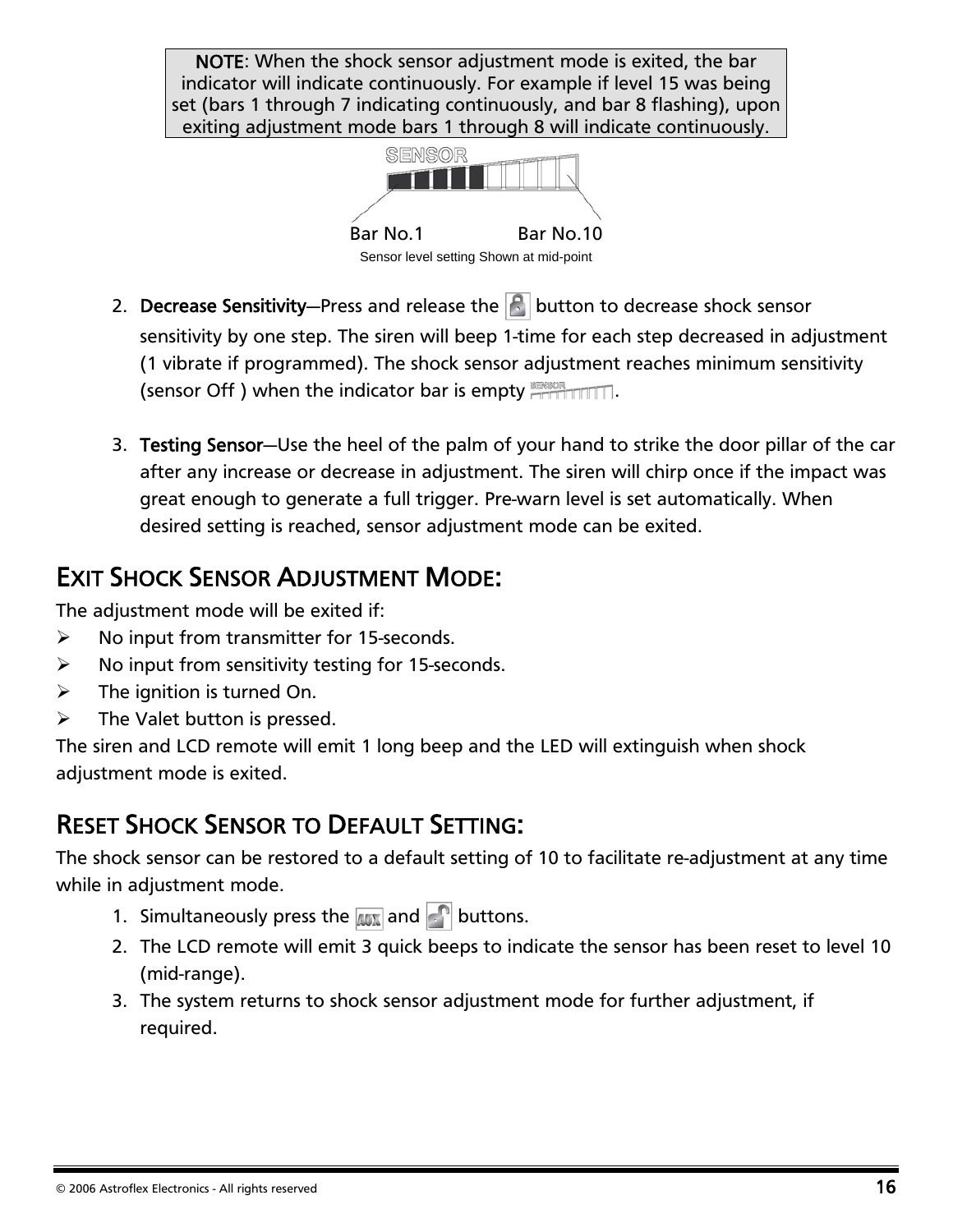# <span id="page-19-0"></span>*Diagnostics*

The microprocessor at the heart of your security system is constantly monitoring all of the switches and sensors that are connected to it. It detects any faulty switches and sensors and prevents them from disabling the entire system. The microprocessor will also record and report any triggers that occurred during your absence. Refer to the System Status Chirps and Table of Zones charts for diagnostic information.

#### ARMING DIAGNOSTICS

If the system is armed while an input is active (door open, sensor triggering, etc.) the unit will chirp once when arming and then one more time a few seconds later. This is called Bypass Notification.

> NOTE: Bypass NOTIFICATION will not occur when using Silent Mode™ or if chirps have been programmed OFF.

The security system will ignore the input that was active when the system was armed, until the input goes away. Three seconds later the system will monitor that input normally. For example, if your vehicle has interior light exit delay, and you arm the system before the interior light goes out, you may hear Bypass Notification chirps. Once the light shuts off, however, the doors are monitored normally.

#### DISARMING DIAGNOSTICS

Extra disarm chirps are the Tamper Alert. If four chirps are heard when disarming, the system was triggered in your absence. If five chirps are heard, a zone was triggered so many times that Nuisance Prevention® Circuitry has bypassed that zone. The in-vehicle status LED will indicate which zone was involved. (See Table of Zones section of this guide.) The system will retain this information in its memory, and continue to chirp four or five times each time it is disarmed, until the next time the ignition key is turned on.

#### SYSTEM STATUS CHIRPS

The siren will chirp when arming/disarming the system. The pattern of chirps will audibly report the system's status as described below.

| <b>Action</b> | <b>Number of Chirps</b> | <b>Description</b>                      |  |
|---------------|-------------------------|-----------------------------------------|--|
| Arm           |                         | System armed                            |  |
| Arm           | $1 + 3$ sec delay + 1   | System armed with Bypass Notification   |  |
| Disarm        |                         | System disarmed                         |  |
| Disarm        |                         | System disarmed with Tamper Alert       |  |
| Disarm        |                         | System disarmed NPC <sup>®</sup> active |  |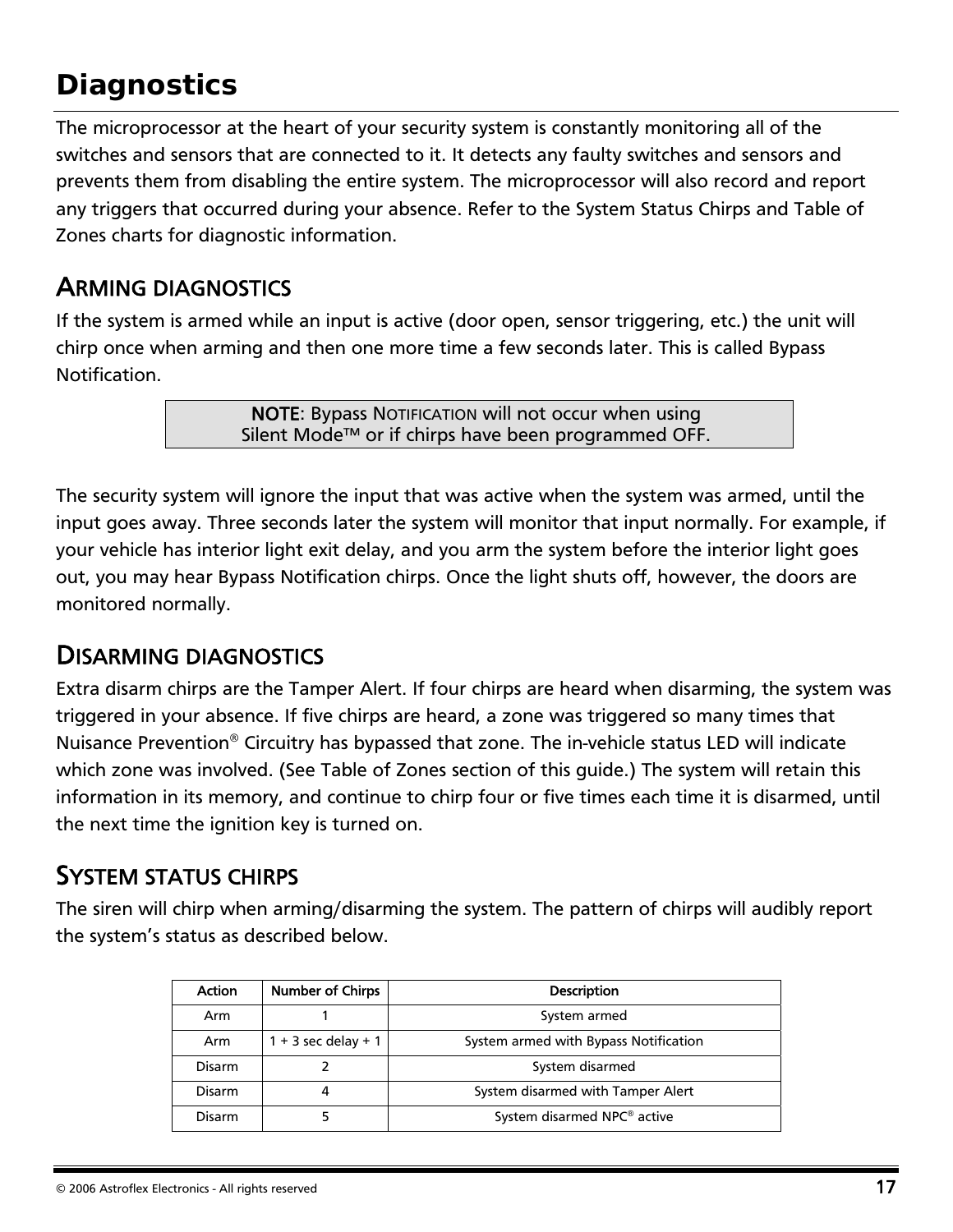#### <span id="page-20-0"></span>TABLE OF ZONES

The zone number is the number of LED flashes used by the system to identify that input. The standard input assignments are listed below, along with spaces to write in any optional sensors or switches you have had installed.

| Zone - Number<br>of LED Flashes | <b>Description</b>                                                                                    | <b>Dealer-Installed options</b> |
|---------------------------------|-------------------------------------------------------------------------------------------------------|---------------------------------|
|                                 | Instant trigger - often used for trunk pin switches                                                   |                                 |
| 2                               | Shock sensor input - a light impact activates warn<br>away and a heavier impact activates full alarm. |                                 |
| 3                               | Door switch trigger                                                                                   |                                 |
| 4                               | Optional sensor inputs for warn away and full alarm notification.                                     |                                 |
| 5                               | Ignition trigger                                                                                      |                                 |
| 6                               | Hood trigger                                                                                          |                                 |
|                                 | Optional sensor inputs for warn away and full alarm notification.                                     |                                 |

#### INTERPRETING ZONE DIAGNOSTICS

Warn Away responses are not reported by arming or disarming diagnostics. If you receive a Bypass notification when arming or a Tamper Alert notification when disarming, look at the in vehicle status LED. Active or triggered zones will be indicated by a pattern of blinks by this LED.

#### Example

If Zone 3 was active or triggered, the in-vehicle LED will blink three times with a two-second pause. Then it will blink three times again, and repeat until the ignition is turned on.

> NOTE: Your system stores the last six triggered zones in memory. If your system has been triggered but the LED has been reset by turning on the ignition, your dealer can still recall the last six zones that were triggered. Contact your dealer for details.

# *Code hopping*

The receiver and transmitters each use mathematical formulas called algorithms to change their codes each time the transmitter is used. This technology has been developed to increase the security of the unit. The control unit knows what the next codes should be. This helps to keep the transmitter "in sync" with the control unit even if you use the remote control out of range of the vehicle. However, if the transmitter has been pressed many times out of range of the vehicle, or if the battery has been removed, it may get out of sync with the control unit and fail to operate the system. To re-sync the remote control simply press of the transmitter several times within range of the vehicle. The alarm will automatically re-sync and respond to the transmitters normally.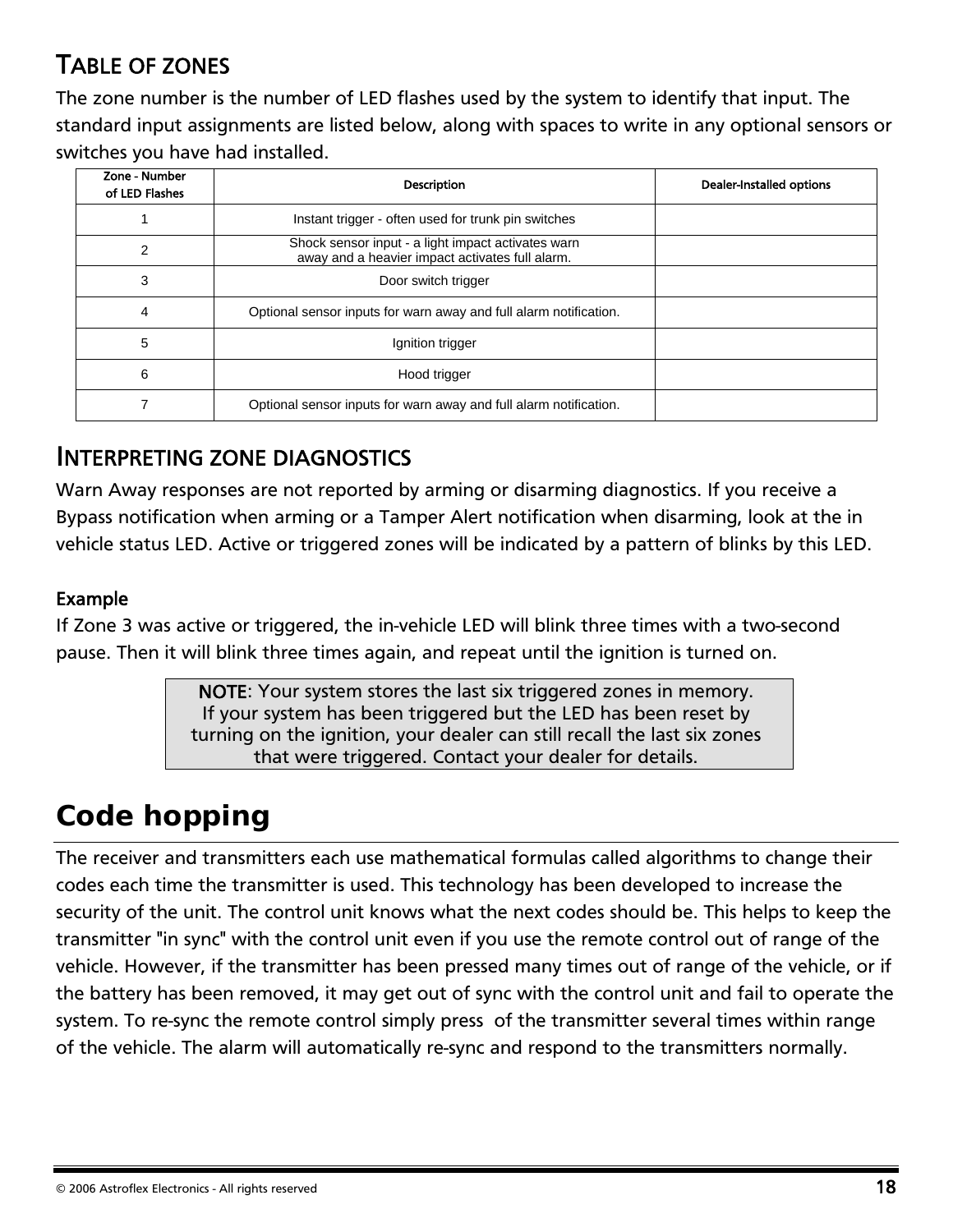# <span id="page-21-0"></span>*High frequency*

Your system transmits and receives at 434 MHz. This provides a cleaner spectrum with less interference and a more stable signal. Enjoy a phenomenal increase in range – even in areas with high radio interference.

# *Owner recognition*

Using a hand-held programming tool, your dealer can program many of the system settings. The programmer makes it possible to program different settings for each transmitter that is used with the system. Then, whenever a specific transmitter is used, the system will recall the settings assigned to that transmitter. Owner Recognition lets up to four users of the system have different settings that meet their specific needs. It is almost like having four separate alarms in your vehicle, one for each user.

> NOTE: Owner Recognition cannot be programmed without a programming tool and the necessary software. Check with your dealer for more information.

# *Rapid resume logic*

This system will store its current state to non-volatile memory. If power is lost and then reconnected, the system will recall the stored state from memory. This means if the unit is in Valet Mode and the battery is disconnected for any reason, such as servicing the car, when the battery is reconnected the unit will still be in Valet Mode. This applies to all states of the system including arm, disarm, VRS®, and Valet Mode.

# *Power saver mode*

Your system will automatically enter Power Saver Mode while armed or in Valet® Mode, after a period of time in which no operation has been performed. This lowers the current draw to the vehicle's battery. Power Saver Mode takes over under the following conditions:

- ¾ Power Saver when the system is armed: After the system has been armed for 24 hours, the in-vehicle LED will flash at half its normal rate, decreasing the system's current draw.
- $\triangleright$  Power Saver in Valet<sup>®</sup> Mode: When the system enters Valet<sup>®</sup> Mode the in-vehicle LED illuminates steadily. If the vehicle is not used (ignition is not turned on) for a period of one hour while the system is in Valet® Mode, the LED will shut off. If the system remains in Valet® Mode, the LED will come back on the next time the ignition is turned on and then back off.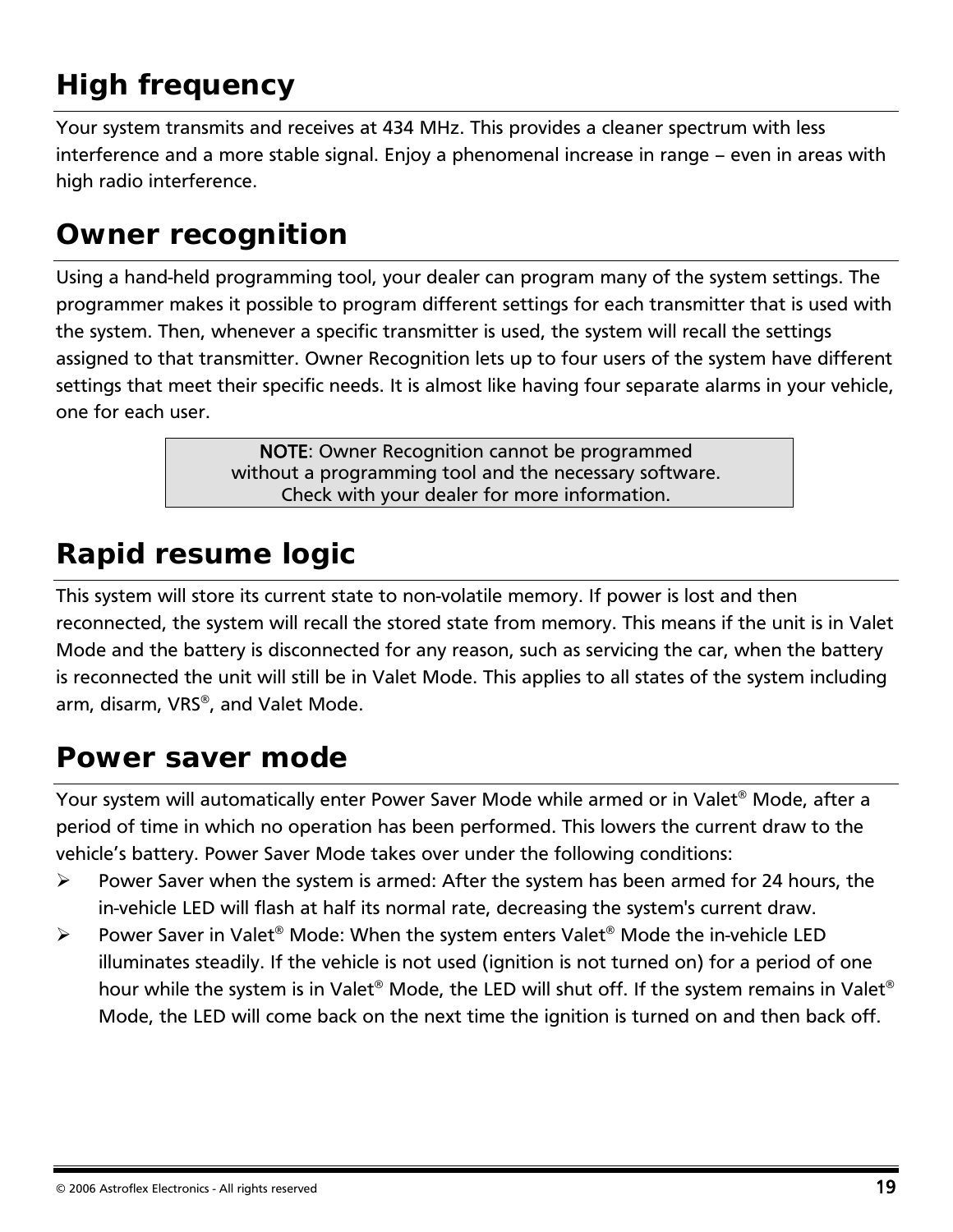# <span id="page-22-0"></span>*Programming*

Programming options control what your system does during normal operation, and require few or no additional parts. However, some may require additional installation labour.

The following is a list of the program settings, with the factory settings in Bold:

- $\triangleright$  Active arming (only with the remote) or passive arming (automatic arming 30-seconds after the last door has been closed).
- $\triangleright$  Arming/disarming confirmation siren chirps on or off.
- $\triangleright$  The ignition controlled door lock feature on or off: With this feature on, the doors will lock three seconds after the ignition is turned on, and the doors are closed, and unlock when the ignition is turned off. The system will not lock the doors when the ignition is turned on with any door open. If your installer is programming the security system with a handheld programming tool, ignition lock and unlock are independent features and can be programmed separately.
- $\triangleright$  Passive door locking (with passive arming) or active door locking (only when arming with the remote). Passive locking allows the vehicle's doors to lock when the security system passively arms (after the 30 second countdown). This feature only works if passive arming has been programmed.

NOTE: When programmed for passive arming and active lock, if the system is disarmed without a door being opened, the system will relock the doors when it passively rearms.

- **►** Panic mode enabled/disabled with the ignition on: Some states have laws against siren capability in a moving vehicle.
- $\triangleright$  Forced passive arming on or off: If your system is programmed for passive arming and the forced passive arming feature has been programmed on, the system will passively arm after one hour, even if a protected entry has been left open. This feature is useful if a door has been left ajar when leaving the vehicle. Forced passive arming ensures that the security system will be armed in every situation.

NOTE: When the system passively arms after one hour, the entry point that has been left open, and anything connected to the same zone, is bypassed and cannot trigger the system. However, the remaining inputs to the system are fully operational.

 $\triangleright$  Automatic Engine Disable (AED) on or off: The purpose of this feature is to protect the vehicle from being stolen at all times, regardless of whether or not the alarm is armed. If AED is programmed on, the starter of the vehicle will be disabled 30 seconds after the ignition is turned off. Once the key is turned off, the in-vehicle LED will flash slowly (one half its normal armed rate) to indicate the AED arming cycle. Thirty seconds later, the starter of the vehicle will be disabled. To start the car, it will be necessary to disarm the system with the remote. It is also possible to disarm the AED feature by turning the ignition key to the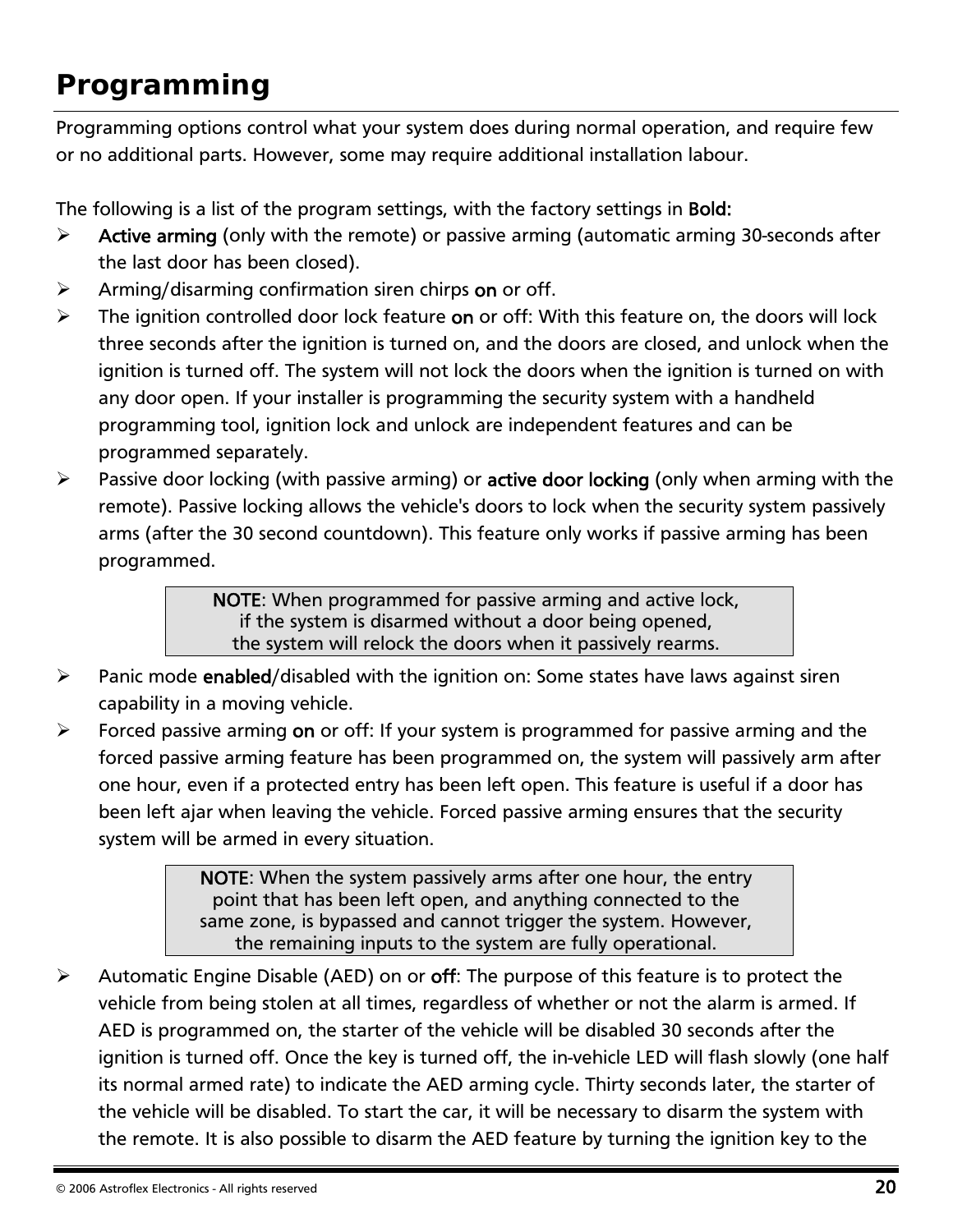<span id="page-23-0"></span>RUN position and pressing the Valet® button the programmed number of times. AED is disabled when the system is in Valet® Mode.

> NOTE: This feature will only function if the Failsafe® Starter Kill relay has been installed.

- $\triangleright$  Full trigger response 30 or 60 seconds: This determines how long the full triggered sequence lasts. Some states have laws regulating how long a security system can sound before it is considered a nuisance. If your installer is programming the security system with the portable programming tool, the full triggered response can be programmed for any duration ranging from 1 to 180 seconds.
- Extemdance Prevention<sup>®</sup> Circuitry on or off: Please refer to the NPC<sup>®</sup> section of this manual for a complete explanation of how NPC<sup>®</sup> operates. If NPC<sup>®</sup> is programmed off, the security system will respond to inputs from any sensor indefinitely.

NOTE: Because many states have laws regulating security systems, programming NPC® off may cause your system to violate state laws.

- $\triangleright$  Progressive door trigger on or off: When the system is armed and a door is opened, the system responds with ten chirps prior to beginning the full triggered sequence. If an instant trigger is desired, the progressive door trigger can be programmed off.
- $\triangleright$  Valet<sup>®</sup> pulse count: The number of presses of the Valet<sup>®</sup> button required to disarm the security system, AED, or the VRS® system can be programmed from one to five presses. The default setting is one press.
- $\triangleright$  Siren tones and chirp volume: The output of the Revenger<sup>®</sup> Soft Chirp<sup>®</sup> siren consists of six different tones in sequence. Any of these tones can be eliminated by your dealer, resulting in a unique, easily identifiable siren sound. The siren chirps can be either full volume or six decibels quieter than the full alarm blast.

# *Installation options*

The system has many options that may require extra parts and labour. Some of the possibilities are listed here.

- $\triangleright$  Progressive unlocking: In most cars with electric power door locks, the system can be configured so that when the system is disarmed, only the driver's door unlocks. A second press of the  $\mathbb{F}$  button unlocks the other doors.
- $\triangleright$  Vehicle Recovery System (VRS<sup>®</sup>): VRS<sup>®</sup> is an anti-carjacking device designed to help in the safe recovery of your vehicle in case of a carjacking. Please refer to the Vehicle Recovery System section of this guide for a complete explanation of how the Vehicle Recovery System operates.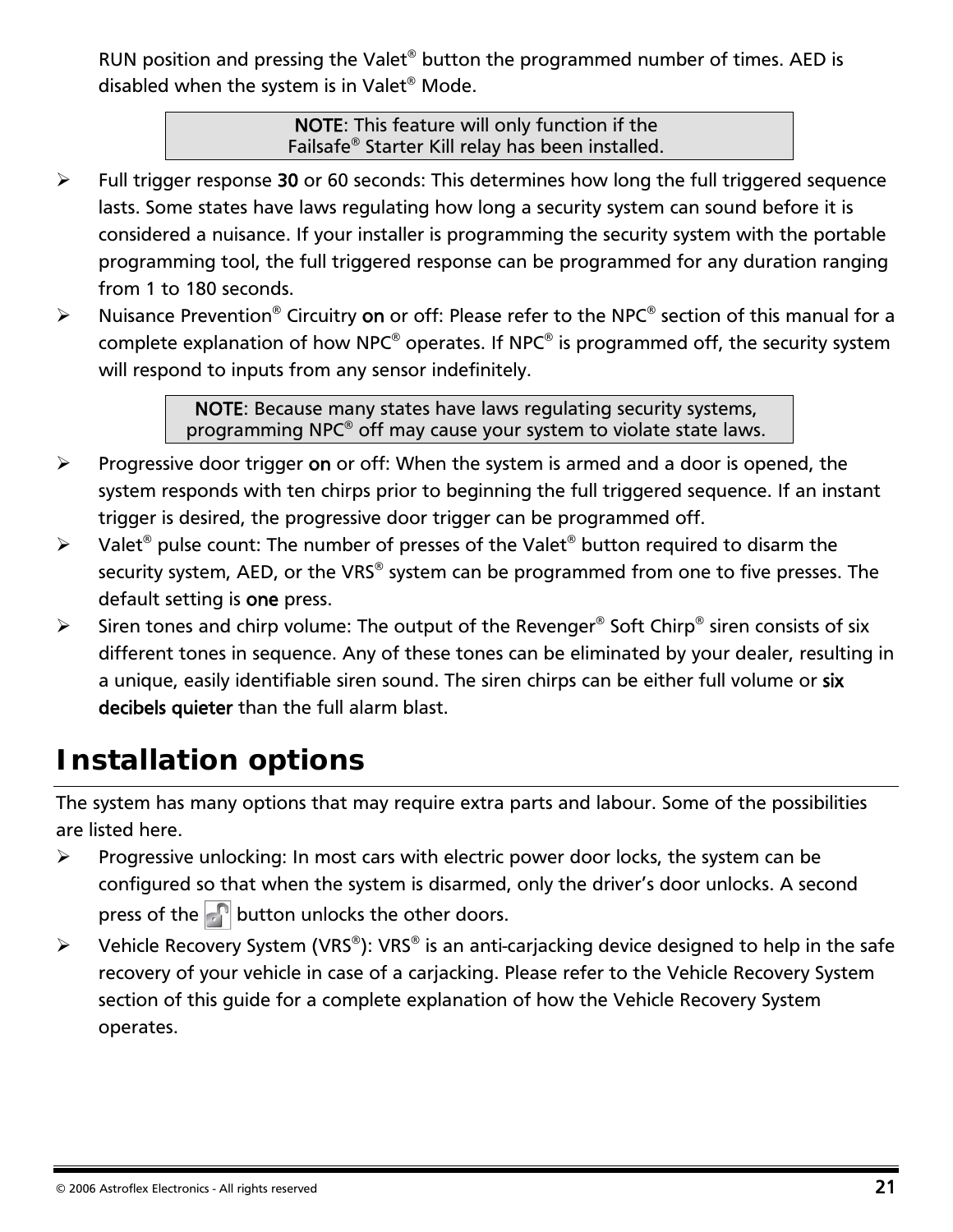# <span id="page-24-0"></span>VEHICLE RECOVERY SYSTEM (VRS® )

The optional VRS® feature is designed to ensure that any unauthorized user of your vehicle (even if using your keys and remote control) will not be able to permanently separate you from your vehicle.

The VRS® cannot prevent a carjacking attempt; however, it does ensure that if your vehicle is taken by an unauthorized user, it will be disabled (after several progressive warnings) as safely as possible. Should a carjacking occur, the VRS® allows you to concern yourself with your personal safety without worrying about your property.

Astroflex Electronics has engineered this vehicle security system, the Failsafe® Starter Kill, and the VRS® feature to provide the best combination of personal safety and property protection available. When properly installed, the system can never inadvertently stop your vehicle in traffic or on railroad tracks while the vehicle is in operation. It is unlike other systems that shut down your engine while it is running. This system is designed to perform starter interrupt, or starter kill. The Failsafe® Starter Kill cannot shut down an already-running engine – it can only prevent an engine from starting in the first place.

> IMPORTANT! Any installation that allows this product to shut down a vehicle's engine when it is running is contrary to the product's design and intended usage, and Astroflex hereby expressly disclaims any liability resulting therefrom.

#### ARMING THE VRS®

To arm the VRS®, turn the ignition to the ON position and press the arm button on the remote transmitter for one second. The parking lights will flash and the siren will chirp once. This can be done before driving or while driving the vehicle. Once the system is armed, it will initiate its triggered sequence (see below) if any door is opened and closed. If you are forced from the vehicle, the system will trigger as the door is opened and closed. This is how the system works to combat intersection carjacking. To protect against parking lot carjacking, arm the VRS® before leaving the vehicle. The system will now trigger automatically the next time you or anyone drives the vehicle. This helps to protect the vehicle if someone takes your keys and remote transmitter by force in a parking lot.

# VRS® TRIGGERED SEQUENCE

Fifteen seconds after the last door has closed, the in-vehicle LED will begin flashing. This delay is intended to allow you time to distance yourself from your vehicle in the event of a carjacking.

Forty-five seconds later, the siren begins chirping and the parking lights begin flashing. This time could be used to notify authorities that your vehicle has been hijacked, and tell them what the VRS® will do next.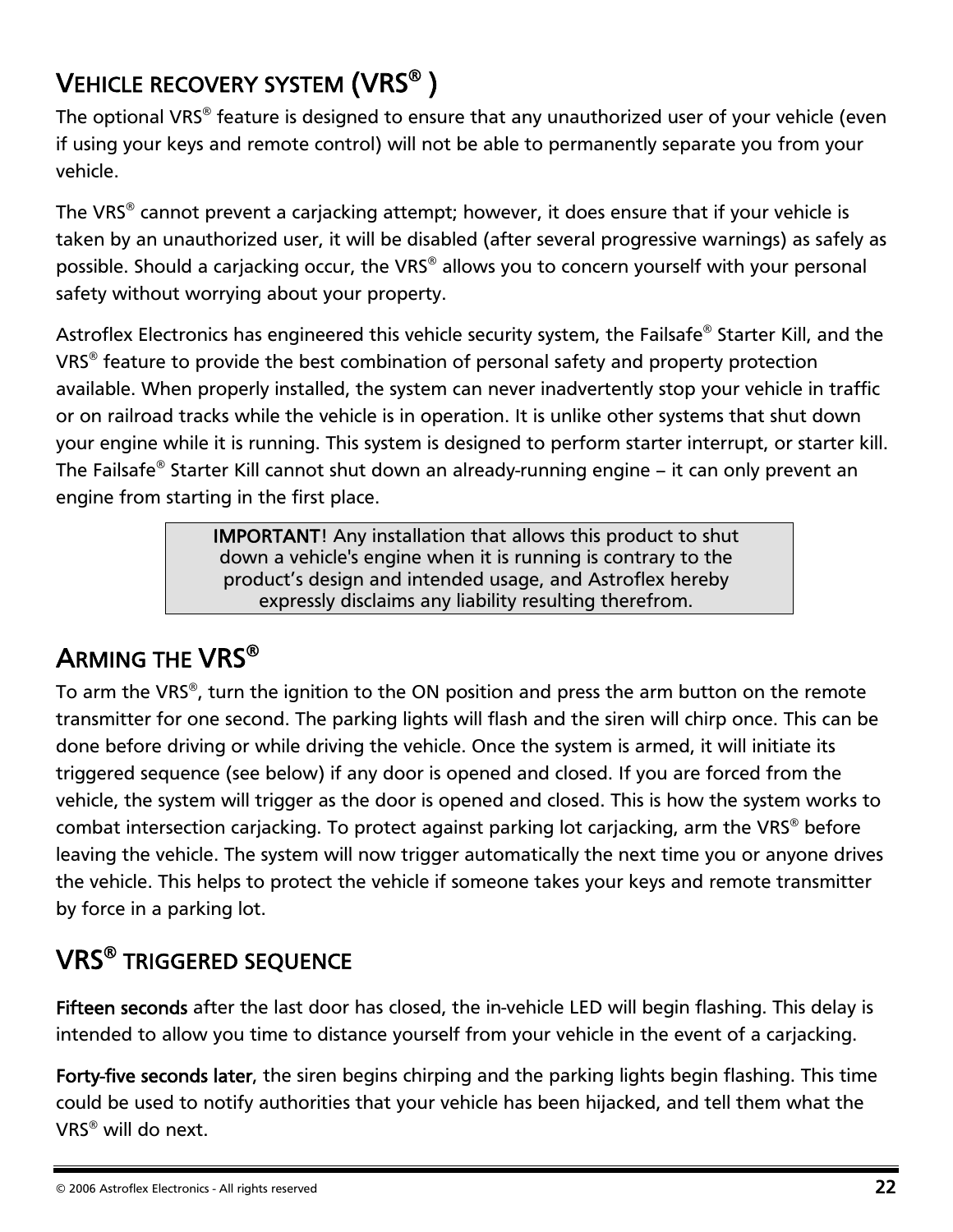<span id="page-25-0"></span>Fifteen seconds after the siren chirps begin, the siren's output will change to a continuous blast. From this point on, when the ignition key is turned off, the VRS<sup>®</sup> will immediately turn on the starter kill. This will prevent the vehicle from being restarted, thus immobilizing it at that spot.

Three minutes after the constant siren output begins, the flashing parking lights and the siren will stop. The starter kill will remain active until the system is disarmed. If the door is opened or the ignition is turned off and on in an attempt to restart the car, the siren and light flashing will begin again.

> NOTE: If the VRS® system is armed while operating the vehicle and not disarmed prior to leaving the vehicle, it is still armed and will trigger the next time the vehicle is driven.

### DISARMING THE VRS<sup>®</sup>

Take the time to familiarize yourself with the VRS® triggering sequence and the disarm procedure. It is important to recognize and identify the VRS® trigger sequence and know how to disarm it in case of accidental activation.

Once the VRS® is armed, it does not disarm automatically. You must disarm it the next time you operate the vehicle. You must disarm it with one of the following procedures:

If the system has not entered the triggered sequence (siren has not started chirping):



- 1. Turn the ignition on.
- 2. Press on the transmitter for one second. The lights will flash and the siren will chirp twice.

If the system has entered the triggered sequence (siren has begun chirping), pressing the disarm button of the transmitter will not disarm VRS®. To disarm the VRS® during a VRS® trigger sequence:



- 1. Turn the ignition on.
- 2. Press the Valet button the pre programmed number of times to disarm the VRS® system.

NOTE: If the VRS® system has begun its chirping sequence, the ignition must be turned off, then on to disarm. If you are driving the vehicle at the time, pull to a safe place away from traffic and follow the triggered sequence disarm procedure.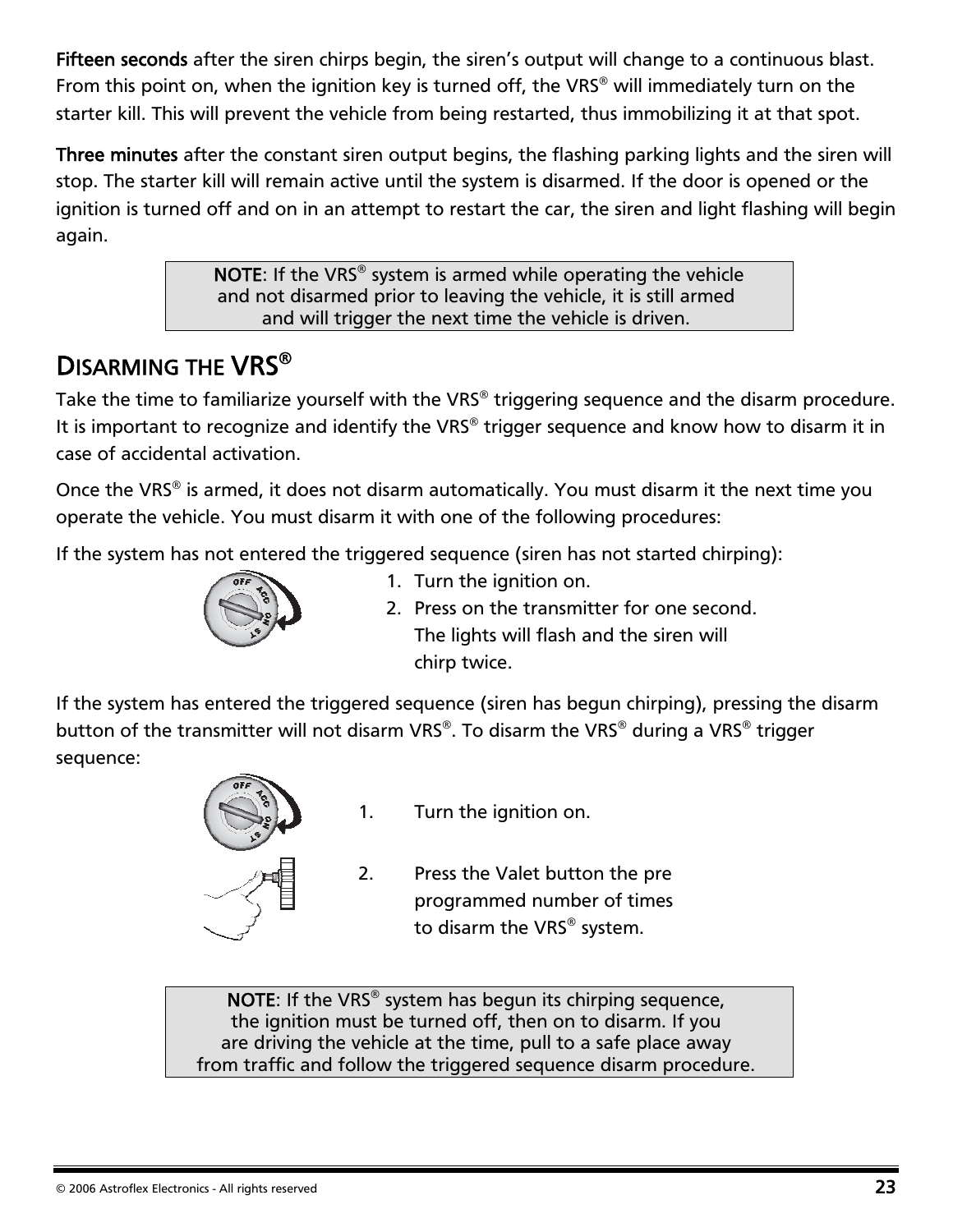# <span id="page-26-0"></span>*Programming options*

See your dealer for further details on the options listed below available with this system.

Automatic Engine Disable: Prevents the vehicle from being started even if the vehicle is not armed after turning the ignition Off and exiting the vehicle.

Comfort Closure: Windows will close upon locking the vehicle.

Dual Sensor Trigger: If programmed On both the onboard and at least one of the optional sensors need to be triggered within 1- second of each other for full alarm.

Forced Passive Arming: If passive arming is on and a door is left open the system will be armed after 30-seconds.

High Security Disarm: If the system is triggered this feature allows the user to silence the siren and reset the system to the armed state without having to visually check the system status.

Multi-level Arming: Allows bypassing of user selected alarm zones of the vehicle.

Grouped Arming: Allows bypassing of the group of alarm zones for warn-away, or both warnaway and full alarm of the vehicle.

> NOTE: In dual sensor mode, the LCD remote will report showing both zones that tripped the alarm. The in-vehicle LED will flash to indicate only the last sensor of the pair which tripped the alarm.

Panic with Ignition Off: Prevents the Panic button on the remotes from activating panic with ignition On (not allowed in some states).

Parking Light Supervision: The parking lights will illuminate for 30-seconds after disarming the system or turning the ignition off.

Remote Start Reporting: This channel 3 program option allows bypass of the security inputs that would trigger an alarm when activating an added optional remote start system, but still retains a high level of security.

Retained Accessory Power: This output from the security system can be connected to vehicle accessories. After the ignition has been turned off, it will continue to supply power until a door has been open.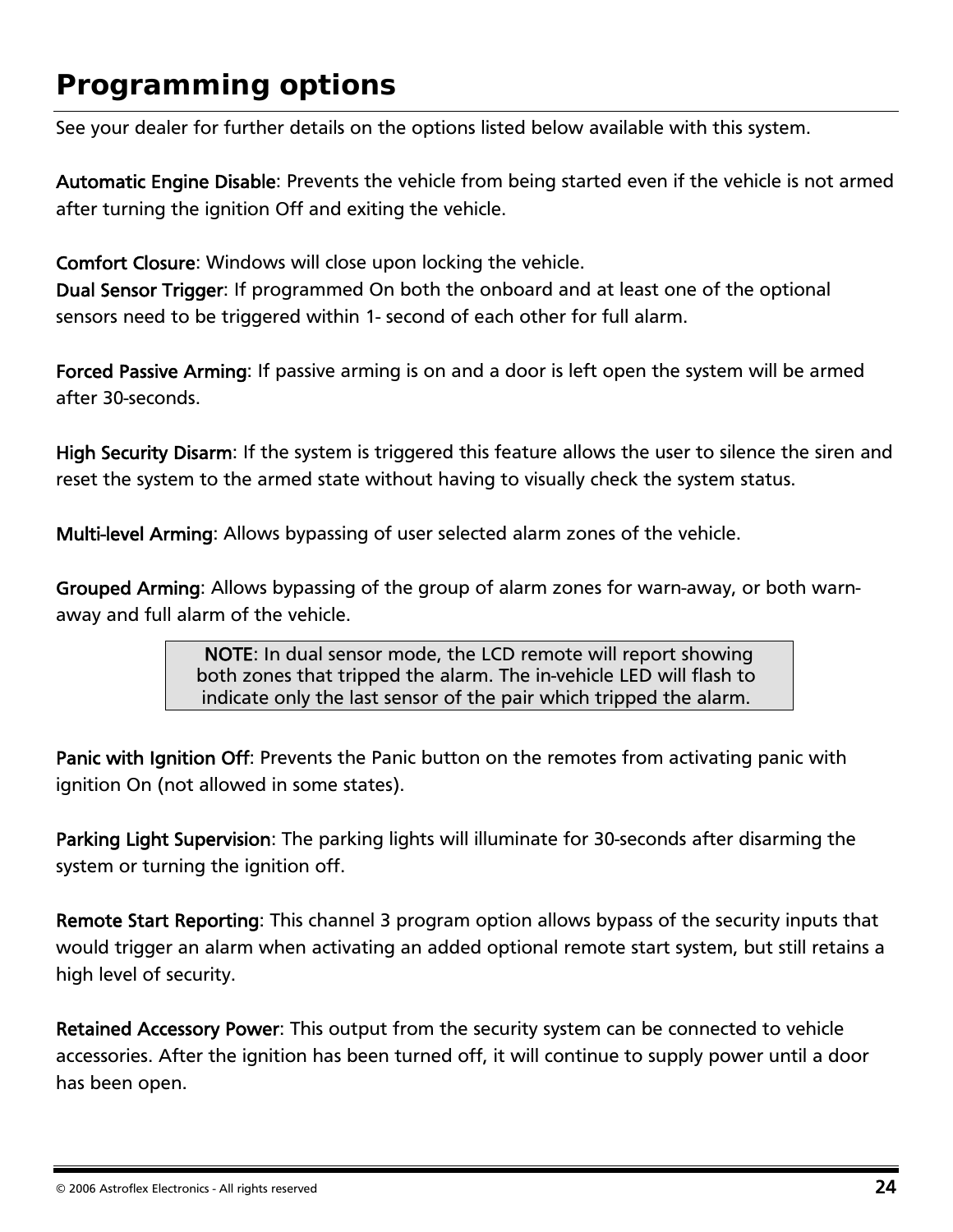# <span id="page-27-0"></span>*Security & convenience expansions*

Here we have listed only some of the many expansion options available. Please contact your dealer for a complete explanation of all the options available to you.

Audio Sensor: Metal on glass, glass cracking, and breaking glass each produce distinctive acoustic signatures. The audio sensor uses a microphone to pick up sounds, and then analyzes them with proprietary acoustic software to determine if the glass has been struck.

Backup Battery: This device keeps the system armed, triggers the alarm and keeps the starter kill active if main battery power is disconnected.

Field Disturbance Sensor: An invisible dome of coverage is established by installing the "radar" sensor. Your security system can then react to any intrusions into this field with the triggered sequence.

Power Trunk Release: The channel two output of the system can operate a factory power release for the vehicle's trunk or hatch (an additional relay may be required).

Power Window Control: This device allows remote power window control, ask your dealer for more information.

Remote Start System: For the ultimate in convenience, the Remote start system can start your vehicle, monitor engine functions, and power your climate control system with a push of a button. Over-rev protection, open-hood lockout, brake pedal shutoff, and automatic timer shutoff are all included. (This feature is only for fuel-injected vehicles.)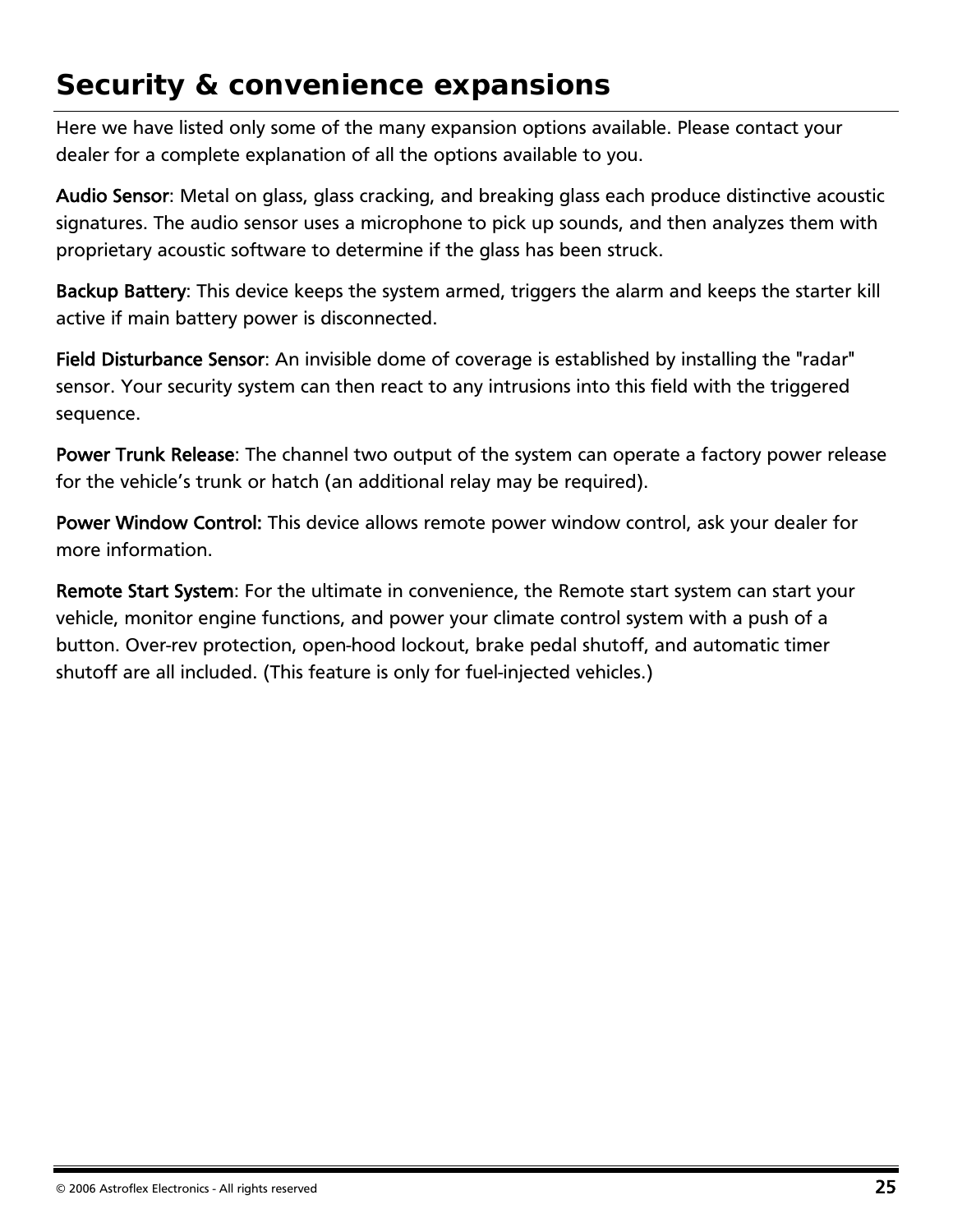# <span id="page-28-0"></span>*Glossary of terms*

Automatic Engine Disable (AED): This feature protect the vehicle from being stolen at all times, regardless of whether or not the alarm is armed. If AED is programmed on, the starter of the vehicle will be disabled 30 seconds after the ignition is turned off.

Control Unit: The "brain" of your system. Usually hidden under the dash area of the vehicle. It houses the microprocessor which monitors your vehicle and controls all of the system's functions.

Fail Safe Starter Kill: An automatic switch controlled by the security system which prevents the vehicle's starter from cranking whenever the system is armed. The vehicle is never prevented from cranking when the system is disarmed, in Valet mode, or should the starter interrupt switch itself fail. Your system is ready for this feature, however installation may require additional labour.

Input: A physical connection to the system. An input can be provided by a sensor, pinswitch or through an existing system in the vehicle, such as ignition or courtesy lights.

In-vehicle status LED: A light mounted somewhere in the vehicle. It is used to indicate the status of your system. It is also used to report triggers and faults in the system or sensors.

LCD: This is a Liquid Crystal Display used on your remote transmitter to display your vehicles status/alarm information.

Shock Sensor: This is a sensor mounted in the vehicle that is designed to pick up impacts to the vehicle or glass.

Siren: Noise generating device usually installed in the engine compartment of the vehicle. It is responsible for generating the "chirps" you hear, as well as the six tones you hear while the alarm is triggered.

Transmitter: Hand-held, remote control which operates the various functions of your system.

Trigger or Triggered Sequence: This is what happens when the alarm "goes off" or "trips". The triggered response of your system consists of the siren sounding and parking light flashing for the programmed duration.

Valet Button: A small push-button switch mounted somewhere inside the vehicle. It is used to override the alarm when a transmitter is lost or damaged, or to enter or exit Valet mode.

VRS®: This feature is designed to ensure that any unauthorized user of your vehicle (even if using your keys and remote control) will not be able to permanently separate you from your vehicle.

Warn Away<sup>®</sup> Response: Lighter impacts to the vehicle will generate the Warning Zone response. It consists of several seconds of siren chirps and parking light flashes.

Zone: A zone is a separate input that the alarm can recognize as unique. Each input to the system is connected to a particular zone. Two or more inputs often share the same zone.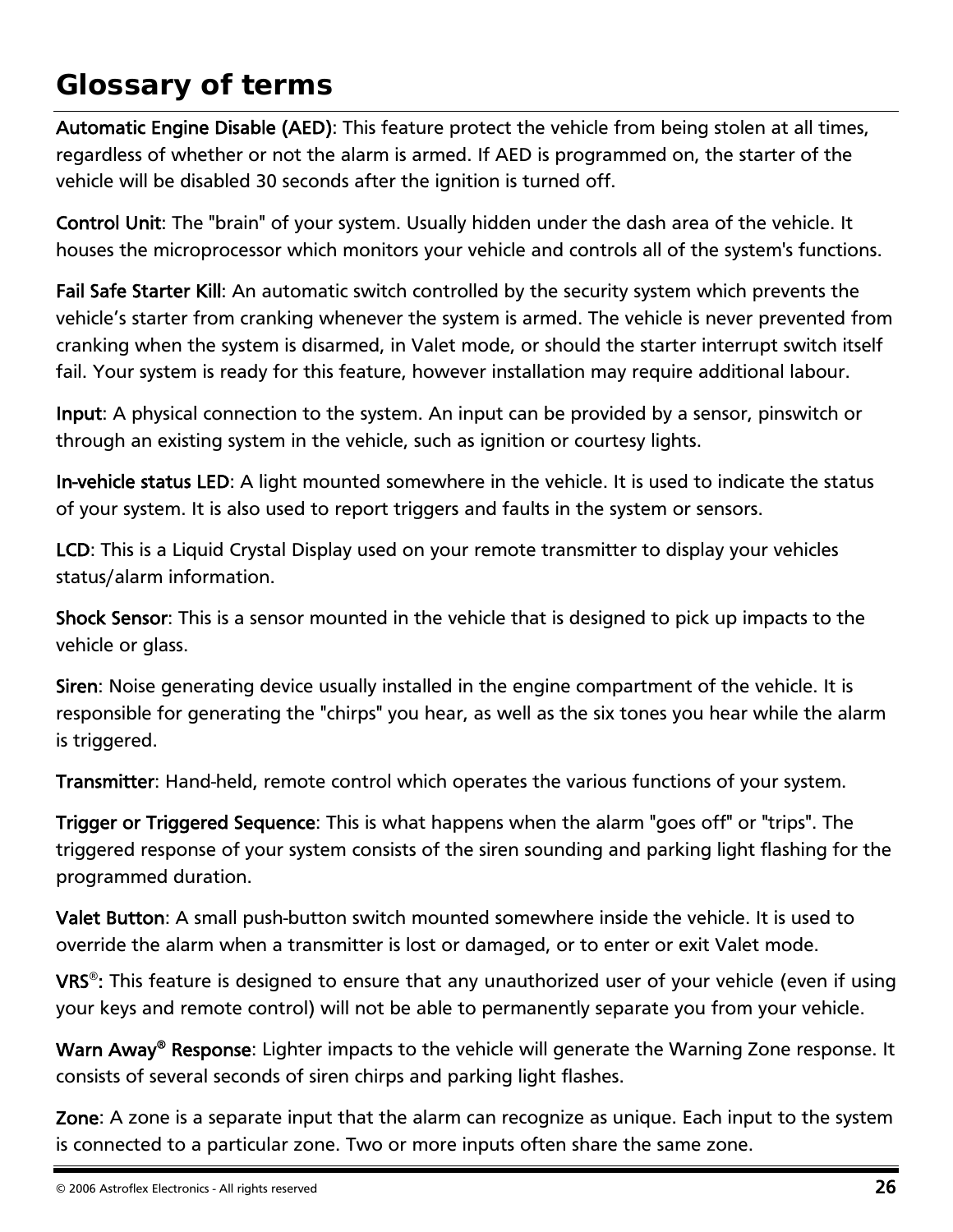# <span id="page-29-0"></span>*QUICK REFERENCE GUIDE*

#### To arm using your remote

 $\triangleright$  You can activate, or arm, the system by pressing  $\blacksquare$  on your remote for one second. When the system arms, you will hear a short siren sound, or chirp, and the parking lights will flash once. If the vehicle's power door locks have been connected to the system, the doors will lock.

#### To disarm using your remote

 $\triangleright$  To disarm the system, press  $\cdot$  You will hear two chirps, and the parking lights will flash twice. If power locks are connected to the system, the doors will unlock. If the siren chirps either four or five times when disarming, see Diagnostics section. This is called Tamper Alert.

#### Arming while driving

 $\triangleright$  Press  $\lvert \cdot \rvert$  on your remote for two second while the vehicle is running. The system will chirp once and then once more to indicate that the ignition is on.

#### Disarming without a remote

 $\triangleright$  Turn on the ignition. Press and release the Valet<sup>®</sup> button the programmed number of times within 15 seconds. After three seconds, the system will disarm. If it does not, you may have waited too long. Turn the ignition off and on and try again.

#### To enter or exit Valet® Mode

Turn ignition to RUN position, then turn to OFF position. Press and release the Valet<sup>®</sup> button within 10 seconds. The in-vehicle status LED will light solid if you are entering Valet® Mode, and it will go out if you are exiting Valet<sup>®</sup> Mode.

#### Location of Valet Button

Number of Pulses

#### To activate Panic Mode

 $\triangleright$  Press and hold  $\Box$  down for approximately two seconds or press  $\Box$  or  $\Box$  down for approximately five seconds.

#### To exit Panic Mode

 $\triangleright$  Press and hold,  $\Box$  or  $\Box$  or  $\Box$  down for approximately one seconds.

#### To activate Silent Mode™

 $\triangleright$  Press **Max** briefly before arming or disarming, and the confirmation chirp(s) will be eliminated for that one operation only.